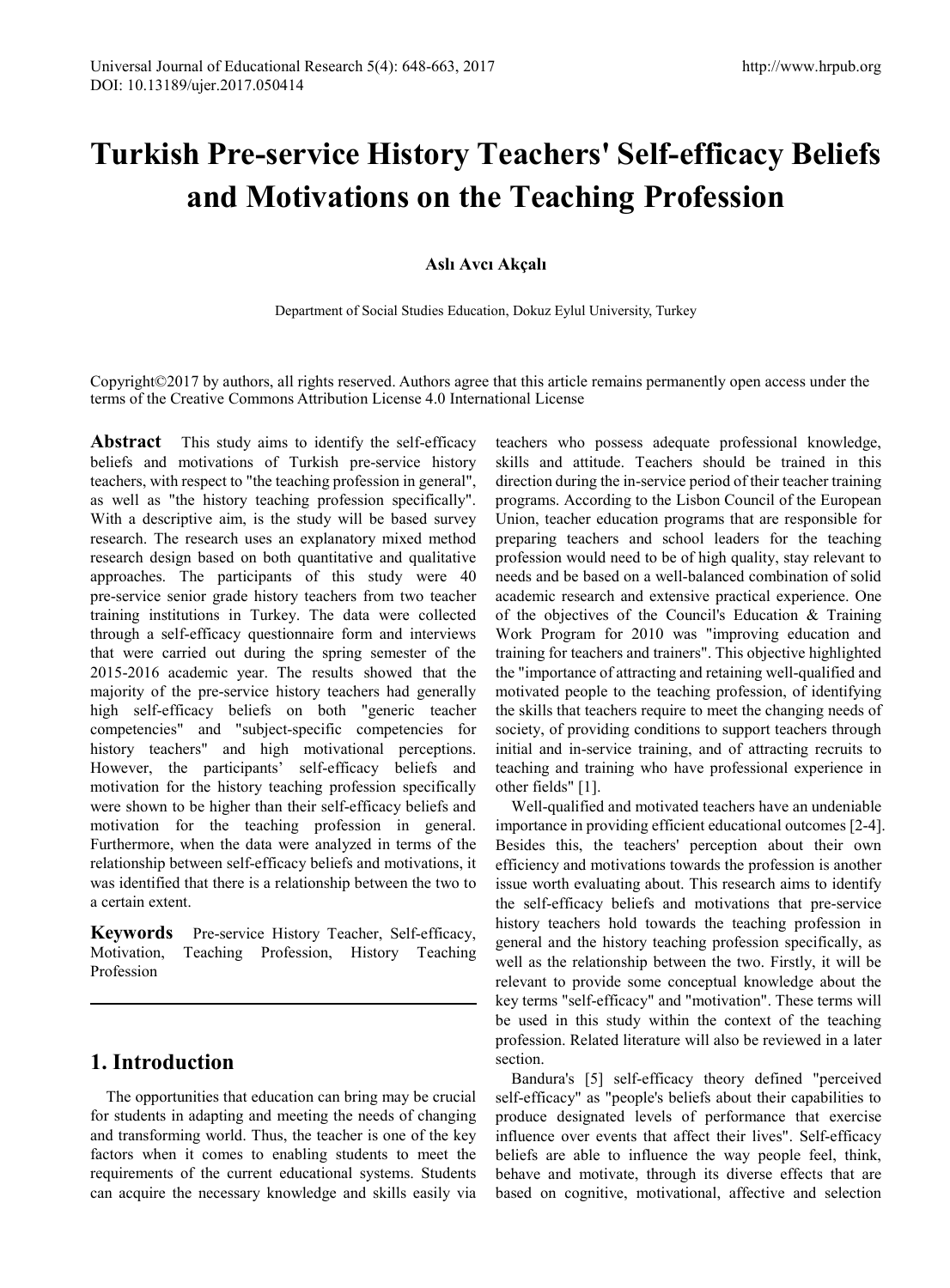processes. Motivation is one of the key concepts of this theory. According to Ryen and Deci [6], "motivation" means "to be moved to do something" and a person who feels no impetus or inspiration to act is thus characterized as unmotivated, while someone who is energized or activated towards an end is considered motivated. The type of motivation may be different depending on its origin. According to most of the referenced categorization identified in the 1990s, motivation may be intrinsic, extrinsic or altruistic, though there is no theoretical consensus on this topic [7].

Motivation, discussed in terms of self-efficacy, refers to an individual's judgment of his or her capabilities to perform certain actions [8]. According to Bandura's theory, there is a direct relationship between the self-efficacy beliefs and motivations of individuals. This is because the strength of one's conviction in his or her own effectiveness is likely to affect the likelihood of one trying to cope with a given situation. The stronger the perceived self-efficacy, the more active the efforts would likely be [9].

When the concept of self-efficacy is used in the context of the teaching profession, it refers to the beliefs that teachers hold about their own perceived capability in undertaking certain teaching tasks [10]. High self-efficacy belief is important as it is related to the positive educational outcomes for both students and teachers [11]. Pre-service education is the key process in aiding candidate teachers gain efficiency in realizing their teaching tasks. At the same time, students in these institutions should be motivated on the teaching profession. This is also because motivational factors play an important role in ensuring that candidate teachers actually enter and stay on the teaching profession [12, 13]. However, recent studies have suggested that there are certain issues regarding the recruitment and retention of young teachers [14-17]. This may be related to various factors, some of which are associated with the structure of the processes that these teachers have experienced at teacher training institutions, with regards to self-efficacy and motivation. As these processes place great importance on the self-efficacy beliefs and motivations of pre-service teachers, the subject has attracted the attention of many educational researchers.

There have been some studies that examined the level of self-efficacy beliefs of pre-service teachers in teacher training institutions, with respect to teaching skills [18-22].Other research studies have also identified variables such as gender, class, academic success, training program, length of training and country, as well as how these variables may affect the perception that the pre-service teachers hold about their self-efficacy [23-29]. Researchers have also identified the motivations that pre-service teachers hold towards the teaching profession and the factors influencing these motivations [30-36]. In these studies, the factors reducing and increasing the motivation of pre-service teachers were examined. Some of these studies mentioned the effect of gender, grade, program type

and the environment that the teachers lived in, while others evaluated the type of motivational factors. Furthermore, there are also research studies propounding that there is a positive correlation between self-efficacy and motivation of pre-service teachers [37-42].

In the studies mentioned above, the self-efficacy beliefs and motivations of pre-service teachers teaching different subjects like chemistry, science, social sciences, English, Turkish, physical education were also examined. In contrast to these research studies, this study aims to identify the self-efficacy beliefs and motivations of pre-service history teachers on the teaching profession. In addition, this study differs from the other studies in its approach to the subject. In the context of the subject area teaching, self-efficacy consists of two facets. Teachers should be efficient in terms of knowledge and skills both for the teaching profession in general as well as for their own specific subject areas. Similarly, these two facets should also be considered when we evaluate motivation. The motivation of pre-service teachers towards the teaching profession in general and their motivation for subject specific teaching may differ. In other words, the factors unique to each subject area may influence the motivation of each teacher. Hence, this research aims to identify the self-efficacy beliefs and motivations of pre-service history teachers in terms of teaching profession in general (TPG) and the history teaching profession specifically (HTPS). It also seeks to explore the relationship between self-efficacy beliefs and motivations, by taking these two facets into account.

#### **1.1. Generic Teacher Competencies and Subject-specific Competencies for History Teachers in Turkey**

Examining the self-efficacy beliefs of pre-service teachers requires the identification of a set of criteria which will include the different components of efficacy in the context of the teaching profession. In this research, the self-efficacy beliefs of pre-service history teachers were examined according to a standardized competency list (generic teacher competencies and subject-specific competencies for history teachers) as determined by the Turkish Ministry of National Education (TMNE).

In Turkey, apart from the activities for reconstructing primary and secondary education and curriculum development, generic and subject-specific teacher competencies were identified by TMNE in the 2000s. The aim was to increase "the quality of teaching profession by identifying generic and subject-specific competencies and then by equipping teachers and candidate teachers with these competencies by means of pre-service and in-service training programs". These competencies were applied to the setting of teacher training policies, selection of newly assigned teachers, preparation of pre-service teacher training programs for higher education institutions, in-service training of teachers, evaluation of teacher performance, as well as the achievement, personal and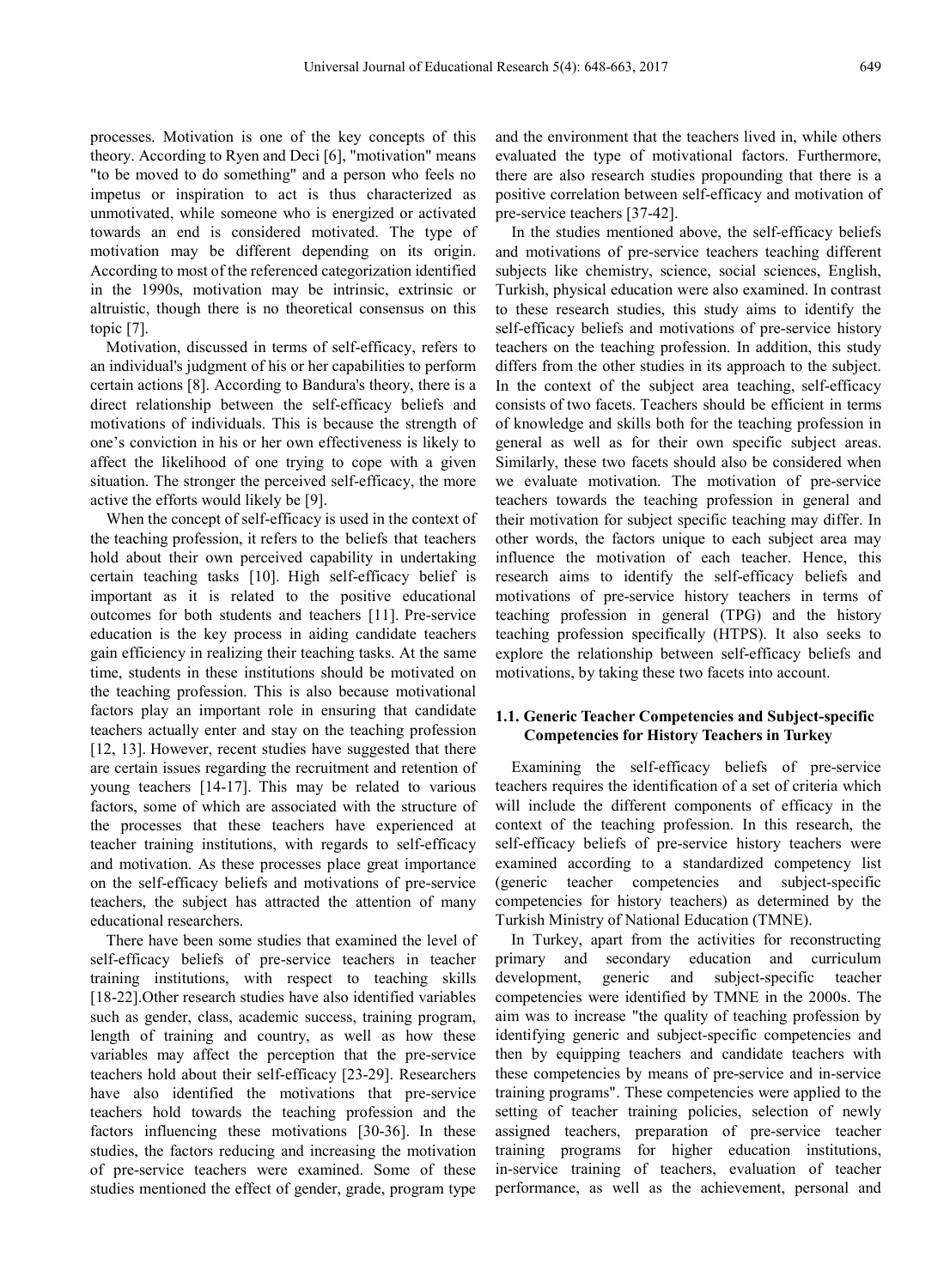professional development of teachers [43].

The teacher competencies were identified by a commission determined by MNEGDTT(Ministry of National Education General Directorate of Teacher Training). This commission first studied the resources related to the necessary competencies for the teaching profession in Turkey and other countries, before defining the first draft for the list of competencies. Academicians, administrators, teachers, students, related institutions and organizations were then consulted for their opinions and suggestions [44].Through surveys, observations and interviews, the list of competencies was developed and pilot studies were carried out. Based on these studies, the list of generic competencies for the teaching profession as well as subject-specific competencies were determined.

Generic teacher competencies consist of 6 main competencies, which include 31 sub-competencies. The main competencies are:

- A. Personal and professional values-professional development,
- B. Knowing the student,
- C. Learning and teaching process,
- D. Monitoring and evaluation of learning and development,
- E. School, family and society relationships,
- F. Knowledge of curriculum and content [45].

Subject-specific competencies for teachers were designed by the commission, following the generic competencies. The subject-specific competencies for history teachers were completed in 2011 [46, 47]. It consists of 17 sub-competencies under 3 main competencies as follows:

- A. Content knowledge
- B. Knowledge of field education
- C. Attitudes and values [48].

As seen from the above, for history teachers, competency in the history teaching profession would require one to be efficient in both generic teacher competencies and subject-specific competencies. In this study, the self-efficacy beliefs of pre-service history teachers were examined in this context. The list of 31 sub-competencies under the generic teacher competencies and the 17 sub-competencies under the subject-specific competencies for history teachers were used to identify the pre-service senior history teachers' self-efficacy beliefs on TPG and HTPS. The self-efficacy beliefs of the participants on the TPG and HTPS were identified through a questionnaire for which they rated themselves on each of these sub-competencies. In addition, they were also asked about their motivations on the teaching profession and the history teaching profession separately. The relationship between self-efficacy beliefs and motivation was later examined by taking these two components into account.

## **2. Method**

The research aims to identify the perceptions of the pre-service history teachers about their self-efficacy and motivation related with the TPG and HTPS and hence a survey type research was used. Survey research is used to identify the perceptions and evaluations of a specific group of people and collect information from some of them in order to gain insight into what the entire group does or thinks [49,50]. In the research, both qualitative and quantitative approaches were taken and hence a mixed method research design was applied. In this design, with the aim of providing a comprehensive analysis of the research problem, "the researcher collects qualitative and quantitative forms of data at the same time during the study and then integrates the information in the interpretation of the overall results"[51]. As the collection and analysis of quantitative data was followed by the collection and analysis of qualitative data, the design was explanatory mixed method research design [52]. In the research, qualitative data were used to explain and interpret the findings of the quantitative data.

In this context, the sub-questions of this study include:

- 1. What are the self-efficacy beliefs of pre-service history teachers on the generic teacher competencies and subject-specific competencies for history teachers?
- 2. How strong are the motivations held by pre-service history teachers on TPG and HTPS?
- 3. What are the factors that affect the motivations of pre-service history teachers on TPG and HTPS?
- 4. Is there a relationship between the self-efficacy beliefs and motivations of pre-service history teachers on TPG and HTPS?

#### **2.1. Participants**

This research was performed during the spring semester of the 2015-2016 academic year. In the study, participants were pre-service history teachers of two educational faculties in the west of Turkey. This is due to the impetus of reaching a sufficient number of participants and providing data diversity. The criterion sampling method [53, 54], which is one of the purposeful sampling methods, was used in the selection of participants. Based on this method, people, events, objects or cases who/which meet the pre-defined qualities would then be selected to answer the research question [55].In this research, the first criterion was the grade of the participants. As the processes experienced in teacher training programs are effective on the pre-service teachers' self-efficacy beliefs [56-59], and motivation towards teaching profession [60, 61], the senior pre-service history teachers who were closer to graduation were selected as participants.

The other criterion for the selection of participants was GPA. Due to the possibility of its influence on self-efficacy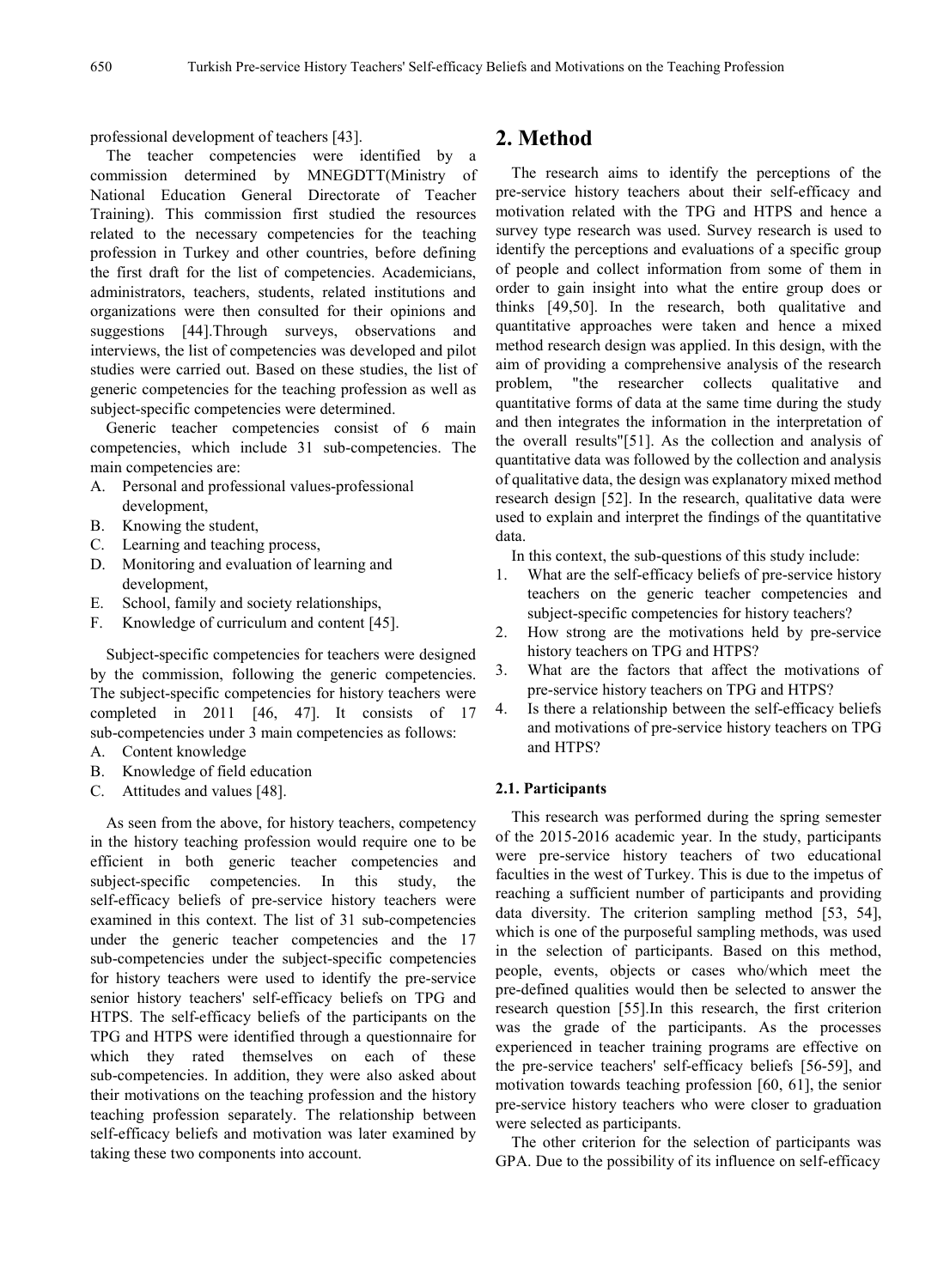beliefs and motivations towards the profession, the GPA of the pre-service history teachers was identified and a balanced distribution of candidates was strived for as much as possible during the selection process. In these two faculties, the GPA was on a 4 point scale. The three group of GPA scores were defined by the researcher as 0-1,3; 1,4-2,6; 2,7-4.00. It was not possible to select equal number of students from each category but the attention was paid such that the selected students were not overly representing any one of these groups and that students from each group were included as much as possible. 19 senior pre-service history teachers from one of the faculties and 21 from the other were selected as participants after they were asked if they would like volunteer to participate in the questionnaire and interview. It was important for the participants to be willing to volunteer their time as answering the questionnaire and interview took 40 minutes on average. 40% (n=16) of the participants were male and 60% (n=24) were female (this is due to the fact that the number of female students was higher than male students for both classes). The participants were between the ages of 21 and 25.

#### **2.2. Data Collection Tools and Data Analysis**

In this study, one of the two data collection tools was the self-efficacy questionnaire form. This form consisted of 48 close-ended questions which were based on the sub-competencies of generic teacher competencies and subject-specific competencies for history teachers. These sub-competencies formed the items of the close ended self-efficacy questionnaire (as shown in Table 1 and 2). This is to ensure that these two reports included a comprehensive list of the necessary teacher qualifications and various components of efficacy for the history teaching profession in Turkey. These competencies were designed by field experts and pilot studies were already carried out by General Directorate of Teacher Training though the reliability rate of the instrument was not declared directly in the report. Through the questionnaire, participants were asked whether they had perceived themselves as sufficiently adequate, partially adequate or inadequate for each of these competencies. The frequency and percentage distributions of the answers were calculated and displayed in tables. Chi-square analysis was also performed to present the effect of gender on the self-efficacy beliefs and motivation levels

of the participants and the results were given in the tables.

In addition, all of the participants were interviewed on their motivational perception on TPG and HTPS. The interviewing method is a widely used method in qualitative researches [62, 63]. It allows researchers to acquire knowledge about the opinions of individuals on various subjects and the potential reasons for their opinions [64]. Participants were asked two close-ended questions on their motivational perceptions on the TPG and HTPS and four open-ended questions about the factors that affected their motivations. They were asked the following questions during the in the interview:

- 1. What is your motivation on TPG? (low/moderate/high)
- 2. What is your motivation on HTPS?
	- (low/moderate/high)
- 3. What are the factors that motivate you on TPG?
- 4. What are the factors that motivate you on HTPS?
- 5. What are the factors that demotivate you on TPG?
- 6. What are the factors that demotivate you on HTPS?

Their motivations on TPG and HTPS were examined in different questions so as to examine the effects of unique characteristics or any opinions related to their subject area. Questions in the interview form were examined by 3 experts for validity analysis. The content analysis method was used for the analysis of the answers of open-ended questions. The data were described systematically and clearly; concepts were recognized and then organized to specify the themes [65]. The data were then coded according to these themes and presented in tables. Significant statements of the participants were also cited to exemplify their opinions.

# **3. Findings**

#### **3.1. Self-efficacy Beliefs of Pre-service History Teachers**

The first sub-question of the research aimed to identify the self-efficacy beliefs of pre-service history teachers on generic teacher competencies and subject-specific competencies for history teachers. The frequency and percentage distribution of the participants' answers regarding generic teacher competencies and the P-values for Chi-square analysis on gender variable were illustrated in Table 1.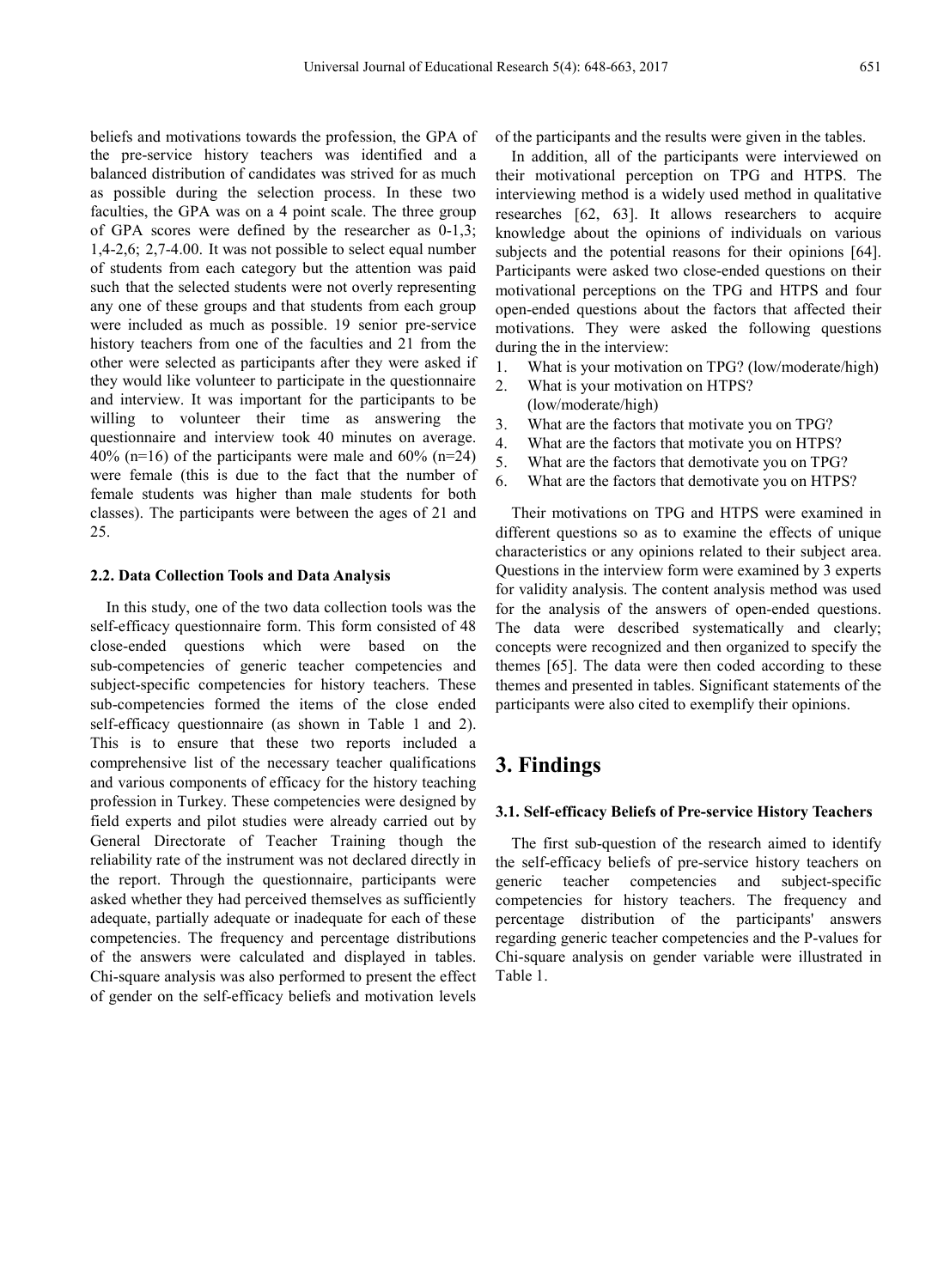|                                                  |                                                                                             | <b>Sufficiently Adequate</b> |               | Partially Adequate |               | Inadequate     |               |         |
|--------------------------------------------------|---------------------------------------------------------------------------------------------|------------------------------|---------------|--------------------|---------------|----------------|---------------|---------|
| Main and Sub-competencies                        |                                                                                             |                              | $\frac{0}{0}$ | $\mathbf f$        | $\frac{0}{0}$ |                | $\frac{0}{0}$ | P-value |
|                                                  | Valuing, understanding and respecting the students                                          | 29                           | 72.5          | 10                 | 25            | $\mathbf{1}$   | 2.5           | .66     |
|                                                  | Believing that students can learn and achieve                                               |                              | 62.5          | 15                 | 37.5          |                |               | .58     |
|                                                  | Attaching importance to national and global values                                          | 29                           | 72.5          | 10                 | 25            | 1              | 2.5           | .61     |
| Personal and Professional<br>Values-Professional | Making self-evaluation                                                                      | 23                           | 57.5          | 17                 | 42.5          | $\sim$         |               | .70     |
| Development                                      | Ensuring personal development                                                               | 21                           | 52.5          | 14                 | 35            | 5              | 12.5          | .19     |
|                                                  | Following and making contribution to professional developments                              | 9                            | 22.5          | 26                 | 65            | 5              | 12.5          | .45     |
|                                                  | Making contribution to improve and develop the school                                       | 11                           | 27.5          | 19                 | 47.5          | 10             | 25            | .41     |
|                                                  | Following professional laws and realizing tasks and responsibilities                        | 17                           | 42.5          | 19                 | 47.5          | $\overline{4}$ | 10            | .46     |
|                                                  | Knowing the developmental characteristics of students                                       | 24                           | 60            | 16                 | 40            | $\sim$         |               | .81     |
|                                                  | Considering interests and needs of students                                                 | 28                           | 70            | 12                 | 30            | $\sim$         |               | .87     |
| Knowing the Student                              | Valuing the student                                                                         | 34                           | 85            | 5                  | 12.5          | 1              | 2.5           | .40     |
|                                                  | Guiding the student                                                                         | 24                           | 60            | 12                 | 30            | $\overline{4}$ | 10            | .27     |
|                                                  | Planning the lesson                                                                         | 20                           | 50            | 19                 | 47.5          | 1              | 2.5           | .18     |
|                                                  | Preparation of materials                                                                    |                              | 37.5          | 21                 | 52.5          | $\overline{4}$ | 10            | .10     |
|                                                  | Organizing learning environments                                                            | 16                           | 40            | 19                 | 47.5          | 5              | 12.5          | .94     |
| Teaching and Learning Process                    | Organizing extra-curricular activities                                                      | 15                           | 37.5          | 20                 | 50            | 5              | 12.5          | .43     |
|                                                  | Diversifying education by taking the individual differences into account                    | 22                           | 55            | 12                 | 30            | 6              | 15            | .88     |
|                                                  | Time management                                                                             | 16                           | 40            | 21                 | 52.5          | $\mathfrak{Z}$ | 7.5           | .93     |
|                                                  | Behavior management                                                                         | 22                           | 55            | 16                 | 40            | $\overline{c}$ | 5             | .43     |
|                                                  | Identifying testing and assessment methods and techniques                                   | 17                           | 42.5          | 20                 | 50            | $\mathfrak{Z}$ | 7.5           | .08     |
| Monitoring and Evaluation of                     | Testing student learning by using different testing techniques                              | 10                           | 25            | 19                 | 47.5          | 11             | 27.5          | .44     |
| Learning and Development                         | Data analysis and interpretation, providing feedback on student learning and<br>development | 16                           | 40            | 21                 | 52.5          | 3              | 7.5           | .52     |
|                                                  | Reviewing the teaching-learning process according to results                                | 18                           | 45            | 17                 | 42.5          | 5              | 12.5          | .50     |
|                                                  | Knowing the environment                                                                     | 25                           | 62.5          | 13                 | 32.5          | $\overline{2}$ | 5             | .46     |
| School, Family and Society<br>Relationships      | Making use of environmental opportunities                                                   | 22                           | 55            | 14                 | 35            | $\overline{4}$ | 10            | .06     |
|                                                  | Making the school a culture center                                                          | 13                           | 32.5          | 20                 | 50            | $\tau$         | 17.5          | .09     |
|                                                  | Knowing the families and impartiality in relationships with families                        | 22                           | 55            | 12                 | 30            | 6              | 15            | .20     |
|                                                  | Ensuring family involvement and cooperation                                                 | 15                           | 37.5          | 19                 | 47.5          | 6              | 15            | .49     |
| Knowledge of Curriculum and<br>Content           | Knowledge of objectives and principles of Turkish national education                        | 15                           | 37.5          | 20                 | 50            | 5              | 12.5          | .31     |
|                                                  | Knowledge of subject-specific curriculum and practice skills                                | 15                           | 37.5          | 19                 | 47.5          | 6              | 15            | .23     |
|                                                  | Monitoring-evaluation and development of subject-specific curriculum                        | 14                           | 35            | 20                 | 50            | 6              | 15            | .49     |

Table 1. The Frequency and Percentage Distribution of Pre-service History Teachers' Self-efficacy Beliefs Based on Generic Teacher Competencies and P-values for Chi-Square Analysis on Gender Variable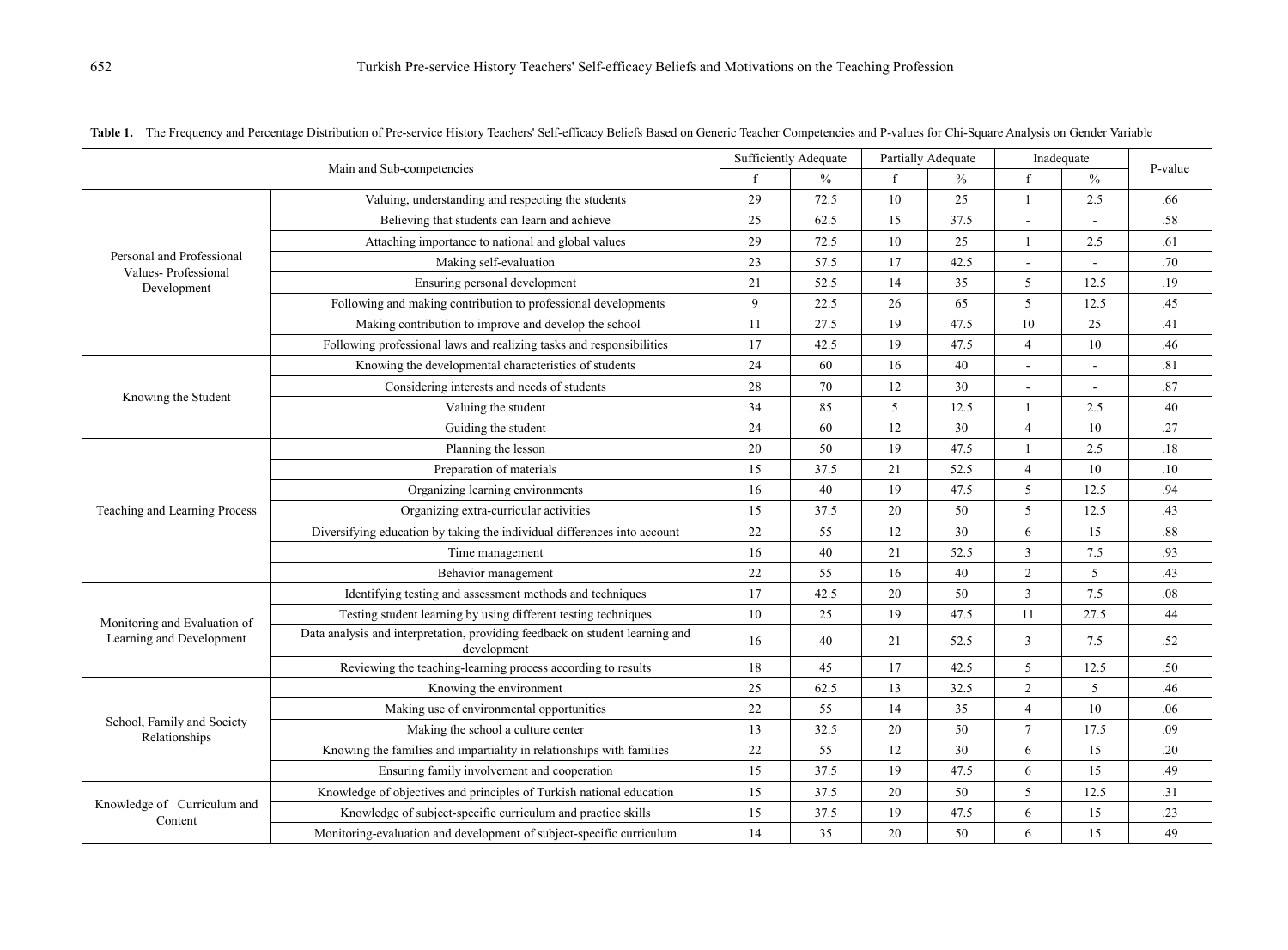As seen in the Table 1, the pre-service history teachers generally felt themselves to be sufficiently adequate (in 16 sub-competencies) or partially adequate (in 15 sub-competencies) on the sub-competencies for generic teacher competencies. The percentage of the participants that felt themselves inadequate was fairly low. Moreover, according to the Chi-square analysis, self-efficacy beliefs of the participants on generic teacher competencies did not show any significant difference in terms of gender variable. P-value was greater than conventionally accepted significance value of .05 for all items of the questionnaire and the hypothesis of "there was no significant difference between genders in terms of self-efficacy beliefs on generic teacher competencies" was confirmed.

For the first main competency, the majority of the participants felt sufficiently adequate in the sub-competencies that were related to "personal-professional values", "self-evaluation" and "personal development". However, the majority of these participants also perceived themselves as partially adequate regarding "professional development". For the other main competency of "knowing the student", a majority of the participants showed that they had felt themselves sufficiently adequate for each of the sub-competencies. On the contrary, all of participants responded that they felt themselves partially adequate in all sub-competencies with regards to "knowledge of curriculum and its content". In other main competency of "teaching and learning process", the pre-service history teachers generally identified themselves as partially adequate. Moreover, in the sub-competency of "planning the lesson" the percentages of participants perceiving themselves as sufficiently adequate and partially adequate were very close in figures. "Monitoring and evaluation of learning and development" is the other main competency for which the majority of participants felt themselves partially adequate for most of the sub-competencies. In addition, for the sub-competency of "reviewing the teaching-learning process according to results", the two ratings (partially adequate and sufficiently adequate)

were very close in percentages. There was also a remarkably high percentage of participants (27.5%) who felt that they were inadequate with regards to the testing of the student's learning by using different testing techniques. In the aspect of "school, family and society relations", most of the participants felt themselves sufficiently adequate in majority of the sub-competencies.

The participants perceived themselves sufficiently adequate in the competencies related to the necessary values, desire for personal development, knowing and valuing the student. They might perceive themselves as intrinsically so due to their professional preference or that they were able to have attained these competencies during in-service period. Yet, the items on which the majority of the participants perceived themselves as partially adequate were concentrated in professional development, teaching and learning process, evaluation of learning and knowledge of curriculum. This might be related to the lack of training mainly, because these competencies require a special professional training that can be attained in specific courses in the teacher training institutions. They had not been trained specifically to be sufficiently adequate in professional development and, teaching-learning-evaluation activities in their teacher training institution. Moreover, the other reason that they might have perceived themselves as partially adequate in these competencies might be the lack of practical knowledge and activities. If they had not received the opportunity to practice and apply theoretical professional knowledge, it would be difficult for them to feel adequate in the competencies related to the teaching and learning process and the evaluation of learning and development. Besides this, the findings showed that they did not feel that they possess sufficient knowledge and practice opportunities related to the curriculums.

The findings related to the self-efficacy beliefs of the participants in terms of the subject-specific competencies for history teachers and P-values for Chi-square analysis on gender variable were displayed in Table 2.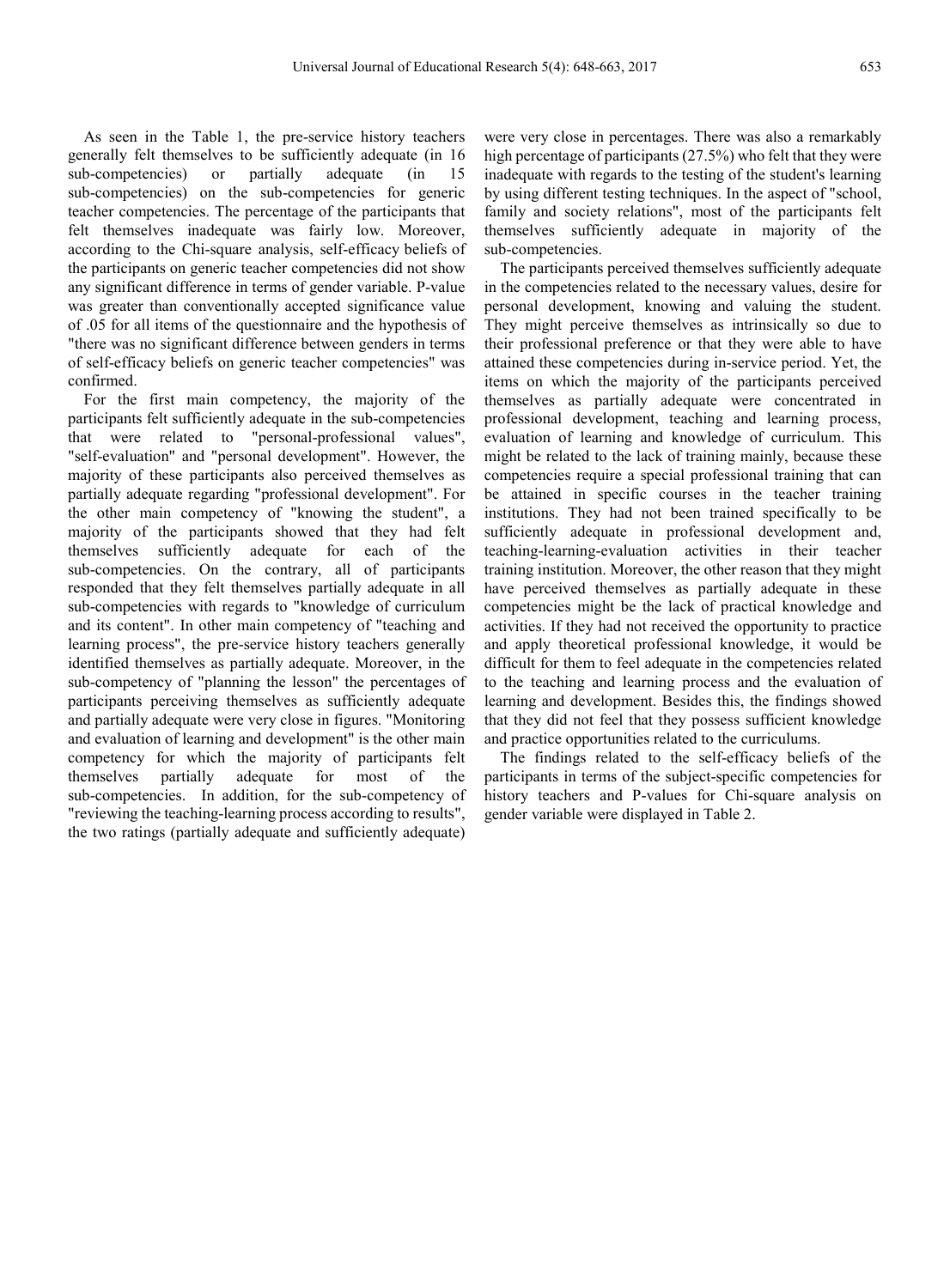| Main and Sub-competencies              |                                                                                           | <b>Sufficiently Adequate</b> |               | Partially<br>Adequate |               | Inadequate     |               | P-value |  |
|----------------------------------------|-------------------------------------------------------------------------------------------|------------------------------|---------------|-----------------------|---------------|----------------|---------------|---------|--|
|                                        |                                                                                           | f                            | $\frac{0}{0}$ | f                     | $\frac{0}{0}$ | f              | $\frac{0}{0}$ |         |  |
| Content<br>Knowledge                   | Using historical methodology                                                              | 22                           | 55            | 17                    | 42.5          |                | 2.5           | .48     |  |
|                                        | Evaluating the role of events, facts/phenomena and people related with<br>Turkish history | 27                           | 67.5          | 9                     | 22.5          | $\overline{4}$ | 10            | .07     |  |
|                                        | Evaluating the role of events, facts/phenomena and people related with<br>world history   | 27                           | 67.5          | 13                    | 32.5          |                |               | .58     |  |
|                                        | Analyzing the aims and benefits of history education                                      | 27                           | 67.5          | 12                    | 30            |                | 2.5           | .88     |  |
|                                        | Evaluating the development of history education in the world and Turkey                   | 23                           | 57.5          | 15                    | 37.5          | $\overline{2}$ | 5             | .99     |  |
|                                        | Analyzing the psycho-social basis of adolescents' historical understanding                | 24                           | 60            | 12                    | 30            | $\overline{4}$ | 10            | .96     |  |
| Knowledge of<br><b>Field Education</b> | Practicing curriculums                                                                    | 16                           | 40            | 20                    | 50            | 4              | 10            | .75     |  |
|                                        | Developing and using materials                                                            | 14                           | 35            | 21                    | 52.5          | 5              | 12.5          | .29     |  |
|                                        | Applying mutual decisions by participating coterie meetings                               | 20                           | 50            | 14                    | 35            | 6              | 15            | .26     |  |
|                                        | Making practices by using first and second hand resources                                 | 18                           | 45            | 20                    | 50            | $\overline{2}$ | 5             | .94     |  |
|                                        | Applying reading and writing strategies in history course                                 | 25                           | 62.5          | 12                    | 30            | 3              | 7.5           | .45     |  |
|                                        | Relating history course with other courses and environment                                | 19                           | 47.5          | 19                    | 47.5          | $\overline{c}$ | 5             | .40     |  |
|                                        | Practicing active learning methods and techniques                                         | 18                           | 45            | 19                    | 47.5          | 3              | 7.5           | .52     |  |
|                                        | Following and evaluating the development of history learning                              | 25                           | 62.5          | 15                    | 37.5          |                | $\sim$        | .25     |  |
| Attitudes and<br>Values                | Having general attitudes and values related with history and history<br>education         | 27                           | 67.5          | 11                    | 27.5          | 2              | 5             | .27     |  |
|                                        | Having attitudes and values related with covering history courses                         | 28                           | 70            | 12                    | 30            |                |               | .65     |  |
|                                        | Having attitudes and values related with cultural heritage and historical<br>artifacts    | 23                           | 57.5          | 16                    | 40            |                | 2.5           | .46     |  |

Table 2. The Frequency and Percentage Distribution of Pre-service History Teachers' Self Efficacy Beliefs Based on Subject-specific Competencies for History Teacher and P-values for Chi-Square Analysis on Gender Variable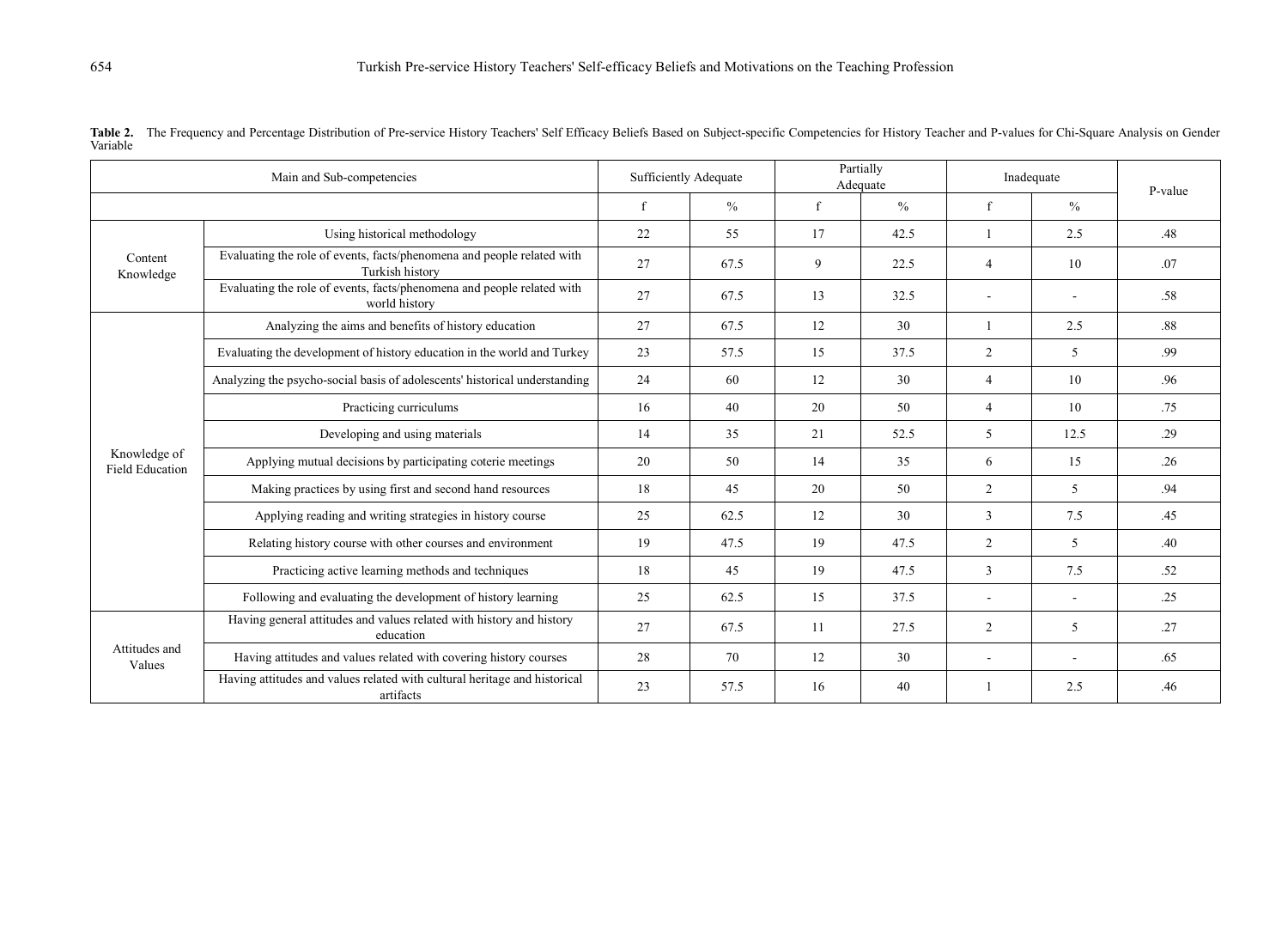As seen in Table 2, majority of the pre-service history teachers felt themselves sufficiently adequate in most of the sub-competencies (except 4 sub-competencies) for the subject-specific competencies. This is a relatively high percentage when compared to the results for generic teacher competencies. Moreover, similar with the results of the Chi-square analysis related to the generic teacher competencies, self-efficacy beliefs of the participants on subject-specific competencies did not show any significant difference in terms of gender variable. Because the P-value was greater than .05 for all items of the questionnaire, it might be interpreted that there was no significant difference between the male and female participants' self-efficacy beliefs on subject-specific competencies.

When the details were examined, it was seen that majority of the participants perceived themselves sufficiently adequate on the competencies related with content knowledge. In these two departments, as in many other history education departments in the country, most of the lecturers are experts on history but not on history education. Hence, they might be focused on training pre-service teachers on historical content knowledge. This might be the reason for the higher self-efficacy beliefs in the participants on historical content knowledge. Moreover, their intrinsically positive attitudes towards history and the history teaching as well as the attainments they received in their department in this manner might increase the self-efficacy beliefs on subject-specific competencies related with the values and attitudes.

However, the sub-competencies for which the participants perceived themselves as partially adequate was significant for the main competency of "knowledge of field education". Majority of the participants had felt that they were partially adequate in three sub-competencies ("developing and using materials", "making practices by using first and second hand resources", "practicing active learning methods and techniques"). Moreover, the number of the participants feeling sufficiently adequate and the number of those who felt partially adequate were equal in one of the sub-competencies ("relating history course with other courses and environment") and these numbers were also close when comparing to results in one other sub-competency ("practicing active learning methods and techniques"). Pedagogy courses in these teacher training institutions are generally taught by lecturers from the departments of educational sciences and not by field educators. Hence, the teacher candidates have to bridge the gap between pedagogy and content knowledge on their own. Courses at the teacher training institutions might not be sufficiently taught in a way that integrates pedagogy education and content knowledge. This might lead to the participants' beliefs of inadequacy on knowledge of field education. Moreover, the number and the quality of the courses might be the reason of lower self-efficacy beliefs. "Practicing curriculums" is the other sub-competency of

subject-specific competencies on which majority of the participants perceived themselves partially adequate. The participants had also similar self-efficacy perceptions related with the curriculums in generic teacher competencies. This showed that they were not sufficiently informed about the curriculums.

Although their self-efficacy beliefs were generally high, the sub-competencies on which the participants perceived themselves partially adequate showed that generic teacher competencies and subject-specific competencies were not sufficiently taken into account and utilized in history teacher training departments. Courses and practical opportunities were not sufficient or qualified enough to ensure prospective teachers feel themselves sufficiently adequate on some of the competencies.

#### **3.2. Motivations of Pre-service History Teachers on TPG and HTPS**

For the second sub-question of this research that explores the participants' motivations, they were asked about their level of motivation on TPG and HTPS. The results about the level of motivation and effect of gender on participants' perception were described in Table 3.

**Table 3.** Pre-service History Teachers' Level of Motivation about TPG and HTPS and P-values for Chi-Square Analysis on Gender Variable

| Motivational      | Low |      | Moderate |               |    | High          |         |  |
|-------------------|-----|------|----------|---------------|----|---------------|---------|--|
| Perception        | f   | $\%$ | f        | $\frac{0}{0}$ | f  | $\frac{0}{0}$ | P-value |  |
| About TPG         | 2   | 5    | 16       | 40            | 22 | 55            | .50     |  |
| <b>About HTPS</b> | 3   | 7.5  | 8        | 20            | 29 | 72.5          | .80     |  |

As seen in Table 3, the majority of participants had propounded that they were highly motivated on TPG and HTPS. Moreover, P-values of Chi-square analysis regarding the gender variable were greater than the critical significance level of .05. It might be interpreted that there was no significant difference between the male and female participants' motivational perceptions on TPG and HTPS.

However, there was a difference in the number of the participants who rated themselves as moderately and highly motivated on TPG and HTPS. 29 of them were highly motivated on HTPS, while 22 of them were highly motivated on TPG. 8 of them rated themselves as moderately motivated on HTPS while 16 of them rated themselves as moderately motivated on TPG. This difference might suggest the presence of certain special issues and that their personal opinions/attitudes related to their subject area may affect their motivation on HTPS in a positive manner. In addition, the high rate of self-efficacy beliefs on the subject-specific competencies might also be the reason for their high level of motivation on HTPS.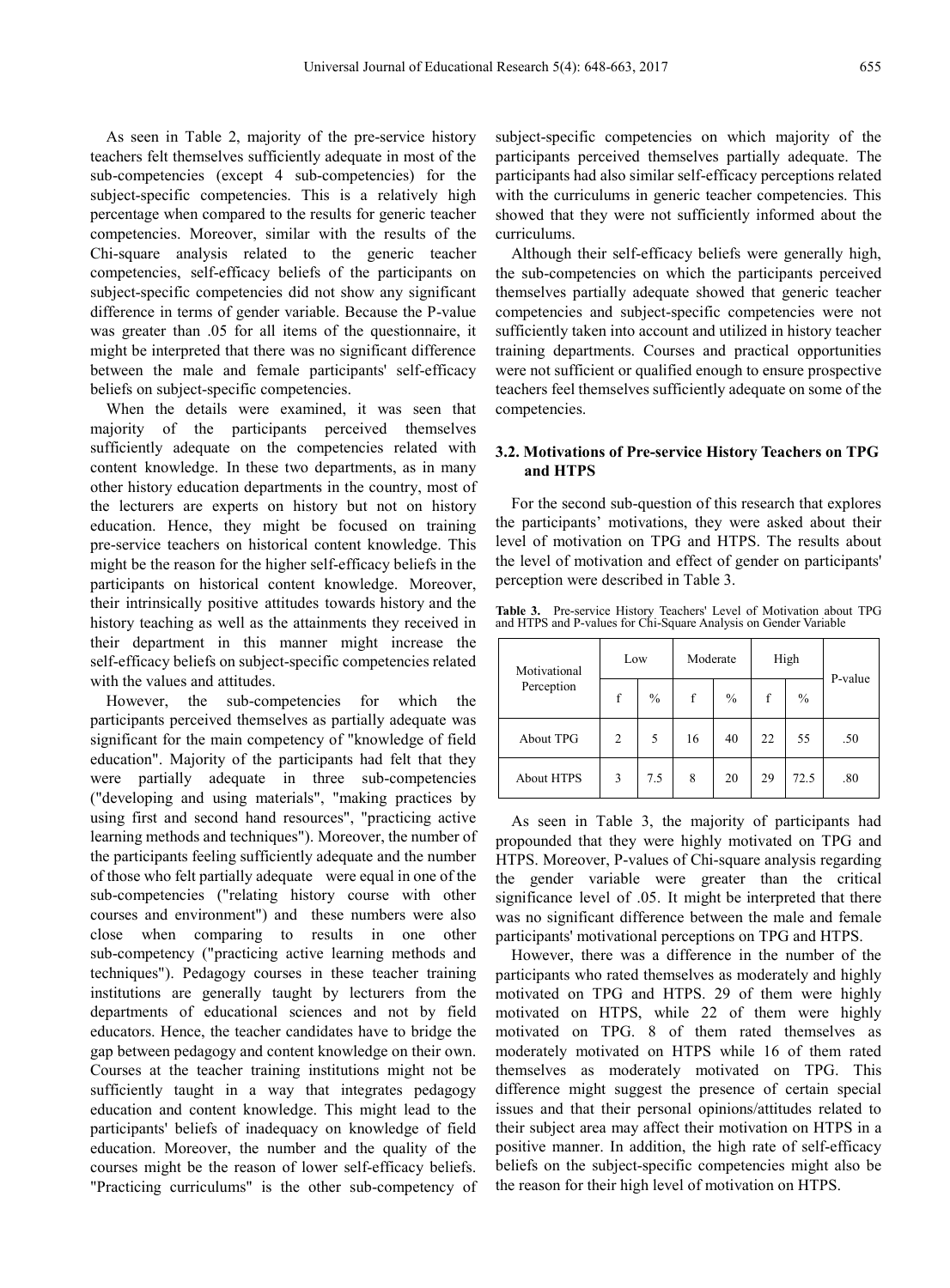When the findings of the first and second sub-question were examined comparatively, there was a correlation between the self-efficacy and motivational perceptions of the participants. For TPG, 16 of the highly motivated 22 participants perceived themselves sufficiently adequate, 4 of them perceived themselves partially adequate and the other 2 perceived themselves inadequate for majority of the items of questionnaire. Besides this, 12 of the moderately motivated 16 participants perceived themselves partially adequate and the other 4 perceived themselves sufficiently adequate on majority of the items about TPG. Furthermore, for HTPS, 24 of the 29 highly motivated participants perceived themselves sufficiently adequate and the other 5 perceived themselves partially adequate on majority of the items. Apart of that, 5 of the moderately motivated 8 participants perceived themselves partially adequate, 2 of them perceived themselves sufficiently adequate and the other 1 perceived him/herself inadequate on majority of the items about HTPS. Both on TPG and HTPS, 5 low motivated participants perceived themselves inadequate in both generic and subject specific competencies. These findings were the sign of the relationship between the self-efficacy and motivational perceptions of the participants. Most of the highly motivated participants perceived themselves sufficiently adequate, most of the moderately motivated participants perceived themselves partially adequate and all of the low motivated participants perceived themselves inadequate on teacher competencies. At the same time, there were some exceptions. Some of the participants who perceived themselves partially adequate and inadequate generally on TPG and HTPS had high motivational perceptions. Moreover, some other participants who perceived themselves sufficiently adequate had moderate motivational levels. This showed that, factors other than the self-efficacy beliefs may influence the motivational perceptions of participants. To identify the reasons for their motivational perception, the participants were also asked about factors that motivate or demotivate them.

#### **3.3. Factors that Affect the Motivations of Pre-service History Teachers on TPG and HTPS**

After determining the motivational perception of participants, the next sub-question aimed to identify the reasons that motivate or demotivate them on TPG and HTPS. The motivating factors were exhibited in Table 4.

|                      | <b>Motivating Factors</b>                                       | f  | $\frac{0}{0}$ |
|----------------------|-----------------------------------------------------------------|----|---------------|
| About<br><b>TPG</b>  | Satisfaction of teaching the young people                       | 21 | 52.5          |
|                      | Feeling a sense of contribution towards<br>society              | 12 | 30            |
|                      | The role of teacher in knowledge transfer                       | 9  | 22.5          |
|                      | High esteem of the teaching profession in<br>society            | 3  | 7.5           |
|                      | Dynamism of teaching profession                                 | 1  | 2.5           |
|                      | Continuity of teaching profession                               | 1  | 2.5           |
| About<br><b>HTPS</b> | Values that the history teaching would<br>inculcate in students | 16 | 40            |
|                      | Continuous passion for history as a subject                     | 15 | 37.5          |
|                      | The function/importance of knowing history                      | 13 | 32.5          |
|                      | Personal competency on content knowledge                        | 6  | 15            |
|                      | Past history teachers (as good models)                          | 3  | 7.5           |

**Table 4.** The Factors which Motivate Pre-service History Teachers about TPG and HTPS

When the pre-service history teachers were asked about the factors that motivate them on TPG, intrinsic factors like "satisfaction obtained from teaching young people" (52.5%), "feeling a sense of contribution towards society" (30%) and "transferring knowledge to young people" (22.5%) were the frequently mentioned factors. Participant 5 mentioned the satisfaction of teaching as "The feeling of achievement that came from teaching young people, helping their development and providing changes in their lives, is the most important motivational factor for me". About feeling a sense of contribution towards society, Participant 23 commented that "Teaching does not only bring benefits to individuals. It is a part of the whole. Teaching individuals means being bringing benefits for the whole society in which the individuals live in. This alone is enough reason for me to choose this profession." Participant 38 also identified knowledge transfer as a factor of motivation, giving a response saying that "Today, people have a need to equip themselves with various kinds of knowledge to adapt and keep up with the modern life. The teacher is one of the key people that provide people with this necessary knowledge. While we can obtain information by using different sources, is it as accurate and reliable as what the teachers provide?"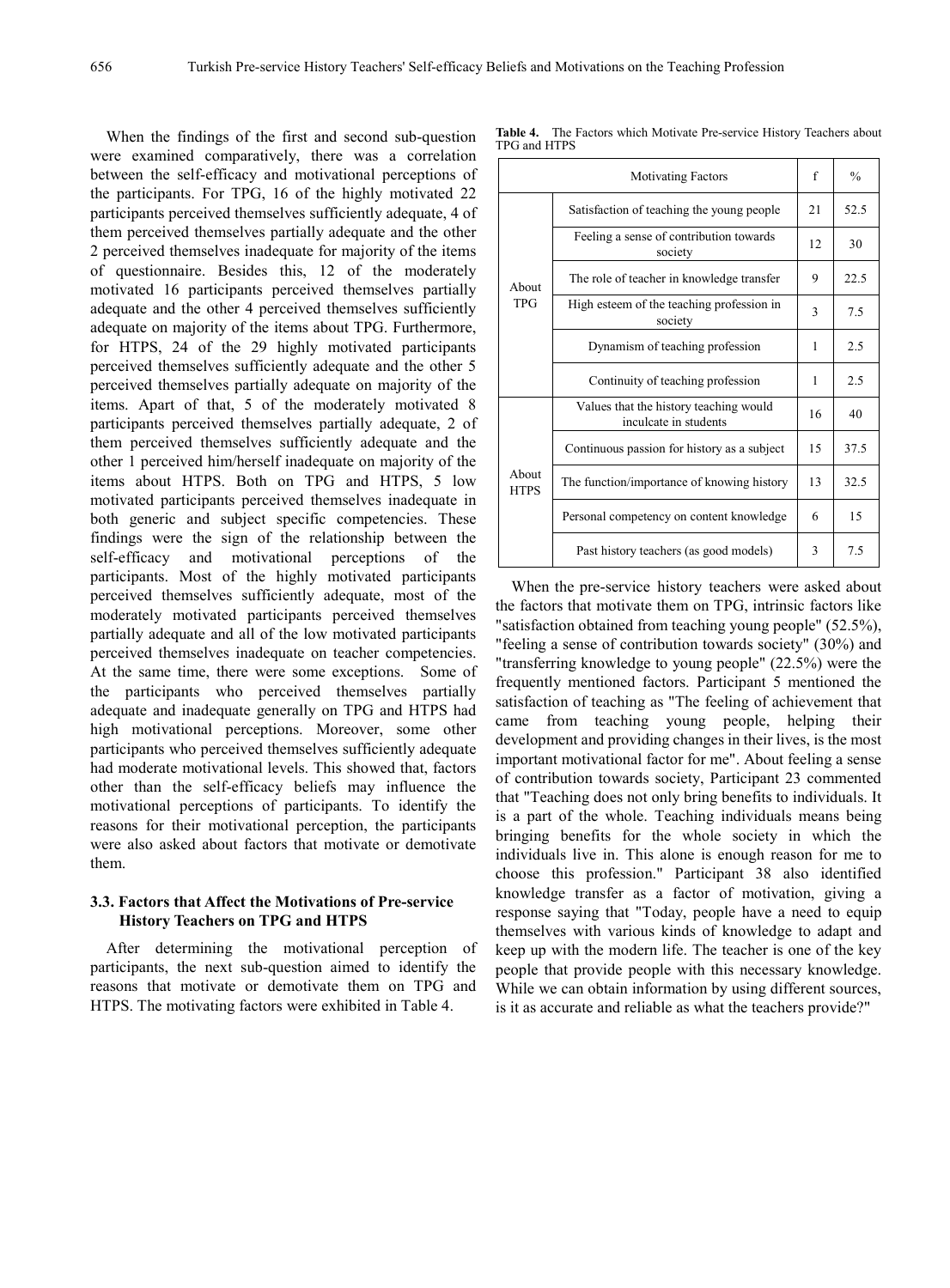On HTPS, participants frequently took into account of the intrinsic factors. "Values that the history teaching would inculcate in students" was the most mentioned (40%) factor. Participant 18 said that "... the history teaching profession is very effective in encouraging the peaceful approach to the new generation, in a time where there are a lot of wars in the world". The participants "continuous passion for history as a subject" was one other effective motivating factor (37.5%). Participant 21 mentioned that "History is my most favorite subject since childhood and history courses were the ones that I had been the most successful in. Hence, I am also very enthusiastic about the history teaching profession. My preference to teach history did not surprise anybody. I did not want to teach any other subject. "Function/importance of knowing history" was one other frequently (32.5%) identified factor. An example can be seen in Participant 8's response, "the people who do not know his/her past will not have a role or be successful in shaping the future. History is a subject area that has great importance and this motivates me to teach the subject."

The factors which demotivate the participants on TPG and HTPS were shown in Table 5.

|                    |  | <b>Table 5.</b> The Factors which Demotivate Pre-service History Teachers |  |  |
|--------------------|--|---------------------------------------------------------------------------|--|--|
| about TPG and HTPS |  |                                                                           |  |  |

|                   | $\mathbf f$                                                                     | $\frac{0}{0}$  |      |
|-------------------|---------------------------------------------------------------------------------|----------------|------|
|                   | Public Personnel Selection Examination<br>(PPSE)                                | 15             | 37.5 |
|                   | Trivialization of teaching profession by<br>the educational system and policies |                | 25   |
|                   | Lack of freedom for teachers in<br>performing teaching                          | 4              | 10   |
|                   | Negative attitudes of students towards<br>teachers                              | 4              | 10   |
| <b>About TPG</b>  | Security problems of teachers in various<br>parts of the country                | 3              | 7.5  |
|                   | Low esteem of the teaching profession in<br>society                             | 3              | 7.5  |
|                   | Low motivated in-service teachers                                               | 3              | 7.5  |
|                   | Low salaries                                                                    | $\overline{2}$ | 5    |
|                   | Inadequate school facilities                                                    | $\overline{c}$ | 5    |
| <b>About HTPS</b> | Limited number of history teacher<br>appointments                               | 13             | 32.5 |
|                   | Lack of importance given to the history<br>courses in the education system      | 9              | 22.5 |
|                   | History teaching was being exploited for<br>political aims                      | 7              | 17.5 |
|                   | Students' lack of interest towards history<br>courses                           | 6              | 15   |
|                   | Feeling of inadequacy in history teaching                                       | 5              | 12.5 |
|                   | Approaches of teachers in participants'<br>teacher training programs            | 3              | 7.5  |

As described in Table 5, most of the factors identified to have reduced their motivation on TPG and HTPS were the extrinsic factors.

One of the frequently mentioned demotivating factors for TPG was the "Public Personnel Selection Examination (PPSE)" that participants had to pass in order to be appointed as a teacher (37.5%). With regards to this, Participant 15

commented that "The main reason that reduces my motivation for the teaching profession is the PPSE. We are trained for the teaching profession for 5 years but it not certain if I am able to become a teacher. We have to pass such a difficult exam in order to actually join the teaching profession". "Trivialization of the teaching profession by the educational system and policies" (25%) was one other frequently mentioned factor that demotivated the participants. The opinion of Participant 40 highlights an example "I'm educated to become a teacher in this teacher training institution but due to changes in the educational system, others who were trained in the faculty of arts and sciences can also become a teacher just by completing only one year of pedagogy education course. What then is the point of my education specialized for teaching profession?" Other extrinsically demotivating factors for TPG included the potential in-service problems they would find themselves facing.

When asked about the factors demotivating them for HTPS, the majority of participants responded with extrinsic factors. Many of them (32.5%) had emphasized on "limited number of history teacher appointments". With regards to this point, Participant 7 commented that "In Turkey, the number of appointments for history teachers are very low compared to the other subject fields. Only one or two of my friends who graduated from this program were appointed in past few years. This is the one factor demotivating me. Sometimes, I wish I had preferred another field". "Lack of importance given to the history courses in the education system" was one other frequently mentioned (22.5%) demotivating factor on HTPS. Participant 22 commented with a statement that highlighted this factor, "there were only a few hours per week allocated to history lessons for the secondary education. This depicts the value placed on history as a subject in our educational system." In addition, the participants identified other extrinsic factors that demotivated them for HTPS. The only intrinsic demotivating factor (12.5%) identified for HTPS was the feeling of inadequacy in the knowledge of the field education.

#### **3.4. The Relationship between Pre-service History Teachers' Self-efficacy Beliefs and Motivations on TPG and HTPS**

After the self-efficacy and motivational perceptions of participants were identified, the results related to the motivating and demotivating factors were analyzed to determine if there was a relationship between the self-efficacy beliefs and motivations of pre-service history teachers' on TPG and HTPS.

When the participants were asked about their motivating and demotivating factors, they had mentioned their feelings of adequacy or inadequacy in a direct form only to a slight extent. On HTPS, only 6 participants (15%) identified their "personal competency on content knowledge" as the factor that motivated themselves and 5 participants (12.5%) mentioned "the feeling of inadequacy in history teaching" as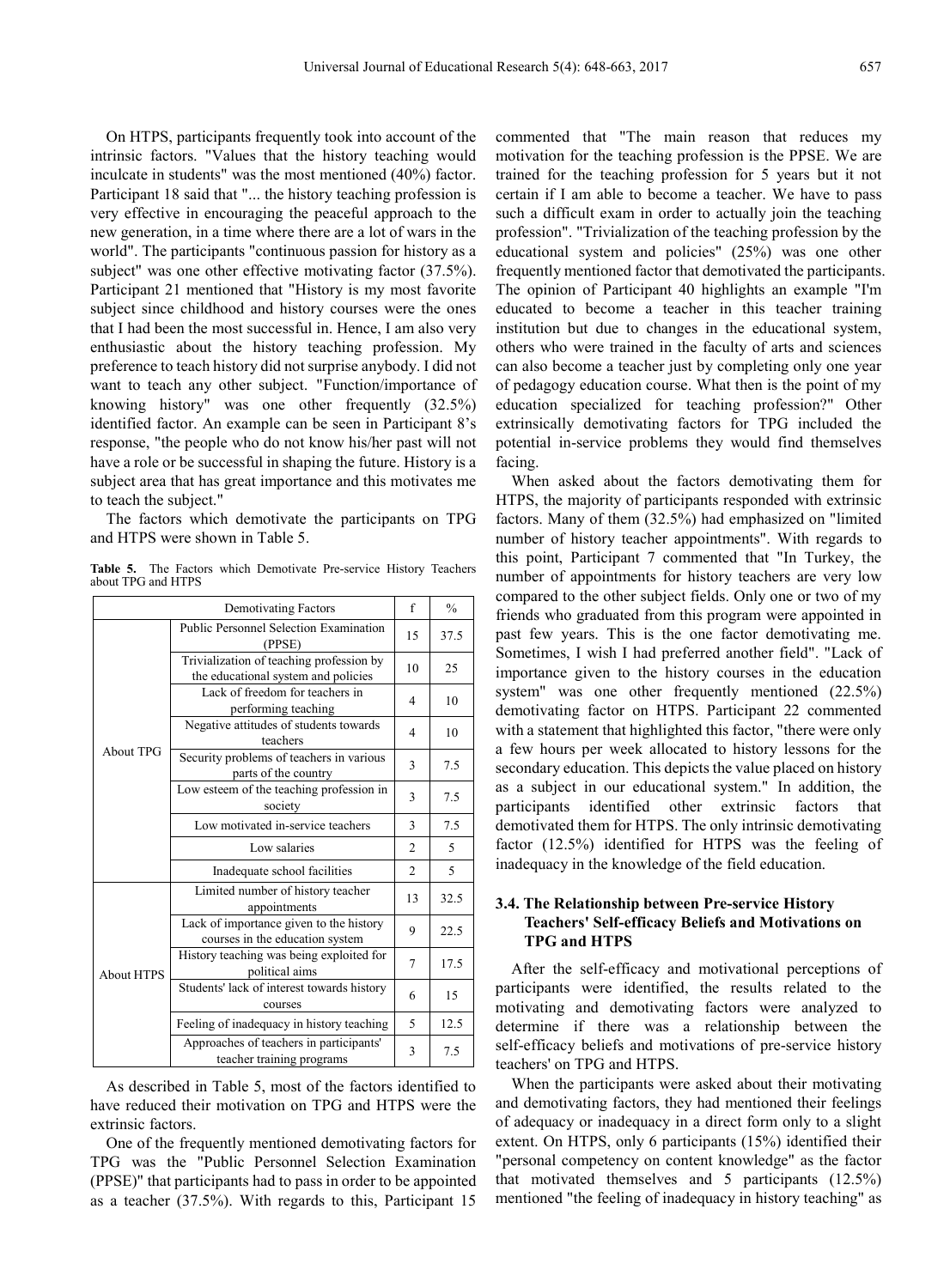the reason for demotivation. However, the existence of a relationship between the participants' self-efficacy beliefs and motivations on TPG cannot be ruled out. When the self-efficacy and motivational perceptions of the participants were compared, it was seen that these were mostly relevant with some exceptions.

When asked about the factors that motivated them on TPG, they had mostly responded with personal attitudes about the teaching profession, such as the satisfaction of teaching young people, the importance of teachers for society and knowledge transfer. This may be related to their adequacy beliefs that they had expressed for generic teacher sub-competencies such as understanding, believing, valuing, guiding students, as well as for personal/professional values.

Furthermore, the most frequently mentioned motivating factors for HTPS were the importance of history teaching in teaching students about certain values, continuous passion for history and the function/importance of knowing history. Similarly, it may be associated with their positive self-efficacy beliefs in subject-specific sub-competencies related to the attitudes and values about the history subject and HTPS.

In contrast, for the demotivating factors about TPG and HTPS, the participants had mostly identified extrinsic factors like the PPSE, problems associated with teacher appointments and issues stemming from the educational system. Negative expectations regarding their teaching opportunities and the stakeholders for their in-service period were also mentioned frequently. It can be interpreted that factors other than self-efficacy beliefs were in the foreground of the demotivating perception that of pre-service history teachers hold for TPG and HTPS.

In summary, though not frequently mentioned, self-efficacy belief is a factor that has been directly identified by some participants (27.5% in total) as their motivating or demotivating factor for HTPS. At the same time, the sub-competencies for which they perceive themselves as adequate was coherent with the intrinsic factors that motivated them for TPG and HTPS. However, they were demotivated mostly due to extrinsic factors that were not related directly to their self-efficacy beliefs. To summarize, it can be said that there is a correlation between the self-efficacy beliefs and the motivations of pre-service history teachers on the teaching profession to a certain extent.

## **4. Results and Discussion**

According to the results of the first sub-question of this research study, the majority of the pre-service history teachers had generally high self-efficacy beliefs, for both generic teacher competencies and subject-specific competencies for history teachers. This finding seems to agree with the results of research studies by Külekçi [66] who had researched on self-efficacy perceptions of pre-service English teachers, as well as the results of studies by Kahramanoğlu and Ay [67] who had studied the self-efficacy beliefs of pre-service primary education teachers. In the research, similar with the results of the researches of Külekçi [68], Saracaloğlu and Dinçer [69] and in contrast to the findings of Yeşilyurt [70], self-efficacy perceptions of the male and female participants were not significantly different.

This research study has found out there is quite a number of pre-service history teachers who perceived themselves as partially adequate for certain generic teacher sub-competencies. The participants had generally felt themselves to be partially adequate, especially in the areas of the "teaching and learning process", "monitoring and evaluation of learning and development", as well as "knowledge of curriculum and content". In this context, the results are parallel to the research of Önen and Muşlu Kaygısız [71] who stated that the pre-service science teachers had not felt themselves adequate for some areas, such as pedagogy knowledge, lesson planning and teaching practices, while showing a high adequacy belief for other competencies. On the contrary, the results of this present research shows a contradiction with the research of Özer and Gelen [72] who stated that the pre-service teachers from all branches in their study had perceived themselves highly adequate for all generic teacher competencies.

On another point explored by this study, the rate of the participants who felt themselves sufficiently adequate for subject-specific competencies for history teachers was shown to be higher than their self-ratings for generic teacher competencies. The only 4 sub-competencies they felt partially adequate in were under the main competency of "knowledge of field education". Although their self-efficacy beliefs were generally high, the sub-competencies on which the majority of the participants perceived themselves partially adequate showed that generic teacher competencies and subject-specific competencies were not sufficiently taken into account and utilized in history teacher training institutions. Courses and practical opportunities were not sufficient in ensuring that prospective teachers felt themselves to be sufficiently adequate on some of the competencies.

Findings of the second sub-question showed that the motivational perceptions of the pre-service history teachers on TPG and HTPS were generally high. This is similar to the results of research studies by Akbaba [73], as well as Zehir Topkaya and Uztosun [74]. Besides this, it was also identified that the participants' motivation on HTPS (72.5%) was higher than their motivation on TPG (55%). It can be interpreted that features and characteristics unique to their subject area as well as their opinions/attitudes about the subject area that were identified by the second sub-question brought them higher motivation for HTPS. The gender variable was not significantly effective on the motivational perceptions of the participants unlike the findings of the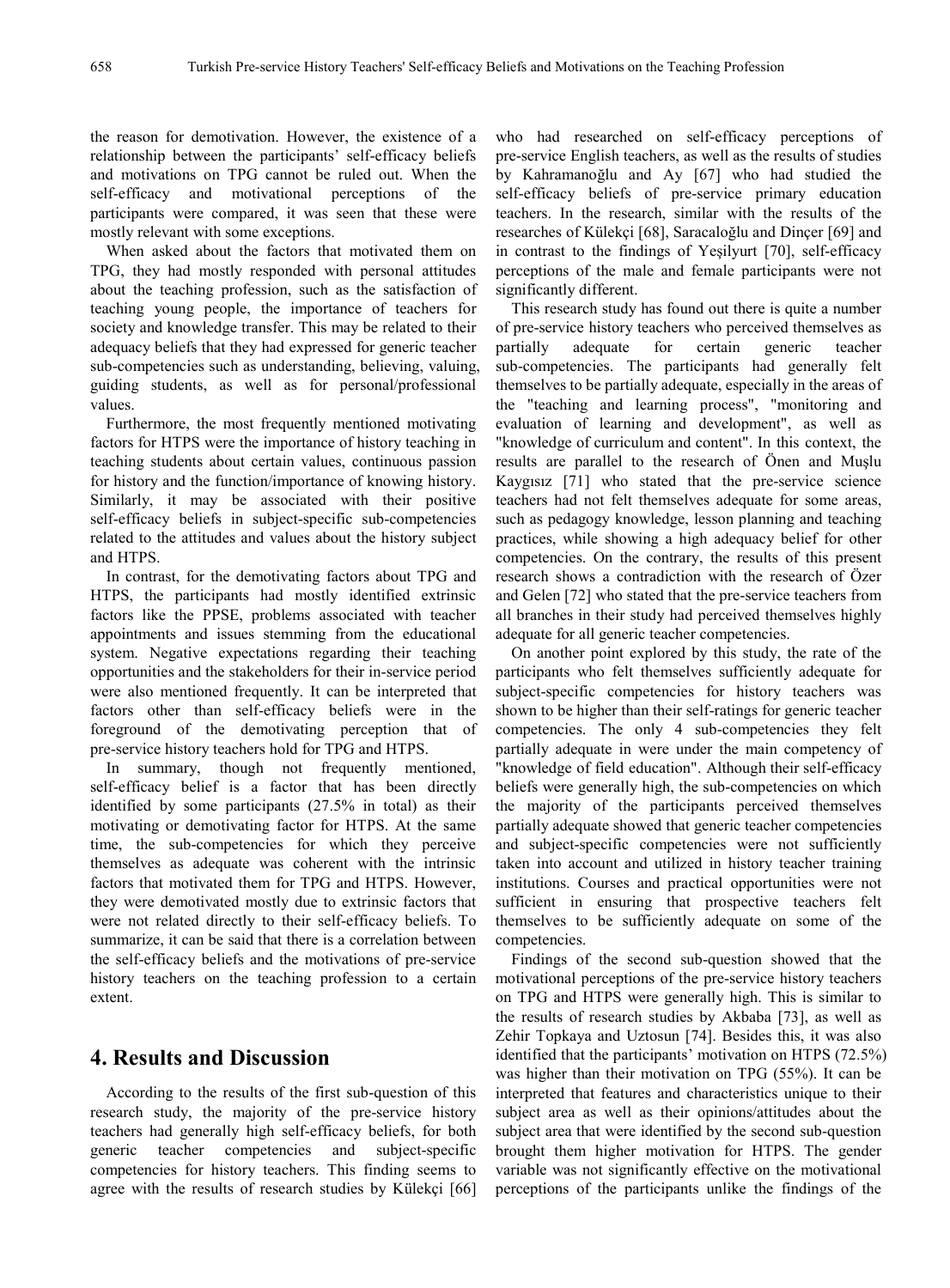researches of Saracaloğlu and Dinçer [75], and Zehir Topkaya and Uztosun [76]. Moreover, although there was a relevance between the self-efficacy and motivational perceptions of the participants, there were also some exceptions. This showed that, factors other than the self-efficacy beliefs may be effective on the motivational perceptions of participants. The factors motivating and demotivating the pre-service history teachers on TPG and HTPS were then examined in the third sub-question.

The satisfaction of teaching was the most identified motivational factor for TPG. This is similar to the study by Reid and Caudwell [77].The other most frequently mentioned factor was the feeling of a sense of contribution to society, a point that was also stated in the research by Hillmann [78] and Kyriacou, Hultgren and Stephens [79]. These factors related to the intrinsic values of teaching and social utility were also shown to be effective on the motivation of participants, as mentioned in the studies by Öztürk Akar [80] and Zehir Topkaya and Uztosun [81]. Furthermore, the demotivating factors for TPG that were identified by pre-service history teachers were found to be parallel to that of results from the studies by Başaran and Dedeoğlu Orhun [82], and Çeliköz [83].These factors included negative expectations related to the in-service period, PPSE, educational policies and policy makers, as well as the approaches of some stakeholders of the teaching profession.

The factors motivating the participants on HTPS were discussed in terms of the second sub-question's findings, where the number of participants highly motivated for HTPS was higher than that for TPG. Participants mostly mentioned the "values that the history teaching would inculcate in students" and "importance/function of history knowledge for people" as motivating factors for HTPS. These results are in agreement with the research study by Kyriacou, Hultgren and Stephens [84] who had explored the reasons motivating student teachers (in England and Norway) to become secondary school teachers. They identified that the importance placed by pre-service teachers on their subjects was a very effective factor for their motivation.

In this study, their consistent passion for the subject area since their early days was the other frequent motivating factor identified for some participants. This agrees to the findings by Virta [85] who mentioned that history was a domain that pre-service history teachers had identified as an area of passion since early on independent from formal school education. In addition, Virta [86] identified that the models adopted during early school years had a significantly strong influence on their attitudes towards teaching. Similarly, in this study, some of the participants had also mentioned their own previous history teachers (good models) as a motivating factor.

Lastly, in terms of the relationship between the self-efficacy and motivation, the analysis of the findings displayed a correlation but only to a certain extent. Sub-competencies on which they perceive themselves as adequate were coherent with the intrinsic factors (related to values and attitudes of participants) which motivated them for both TPG and HTPS. Moreover, the "personal competency on content knowledge" was identified as a motivating factor and "the feeling of inadequacy in history teaching" was identified as a demotivating factor directly related to the self-efficacy beliefs of participants on the HTPS. These findings support the study by Bandura [87] and Zimmerman [88] who highlighted the correlation between self-efficacy and motivation. In addition to this, in this study, it was shown that participants were demotivated mostly due to the extrinsic factors which were not connected directly with their self-efficacy beliefs. In this respect, the findings support the studies of Akbaba [89], Demirtaş, Cömert and Özer [90], Saracaloğlu and Dinçer [91], and Zehir Topkaya and Uztosun [92], where a moderate level of relationship between the self-efficacy and motivation was identified.

## **5. Implications and Suggestions**

According to the findings of this study, there are some implications and suggestions to be made, with regards to pre-service process for increasing the pre-service teachers' self-efficacy beliefs and motivation on TPG and HTPS.

In Turkey, there is no framework deciding whether the "generic" and "subject-specific competencies" are taken into account and practiced in teacher training institutions, or to what extent they should be utilized. The quality of teacher training institutions can be improved comprehensively by audits carried out to ensure that the teacher candidates are better equipped with these competencies.

Pedagogy courses in teacher training institutions are generally taught by teachers from the department of educational sciences and not by field educators. The teachers in their own department teach about the content knowledge in general. Hence, the teacher candidates have to bridge the gap between pedagogy and content knowledge on their own. This may lead to their beliefs of inadequacy on the participants' knowledge of field education. Thus, courses at the teacher training institutions could taught by field educators in a way that better integrates pedagogy education and content knowledge, rather than treating the two as separate independent subjects.

According to the results, the PPSE that teacher candidates have to pass in order to gain appointment was the most demotivating factor that pre-service history teachers held towards TPG. The criteria for entering the teaching profession should not be decided based only one examination. Moreover, the participants had also identified the appointment shortages as the most demotivating factor for HTPS. In Turkey, the appointments for teachers are more problematic for some subjects for which the supply of teacher exceeds the demand. History is one of such subjects. This is also influenced by the fact that art and science faculty graduates could also be appointed as a teacher after only one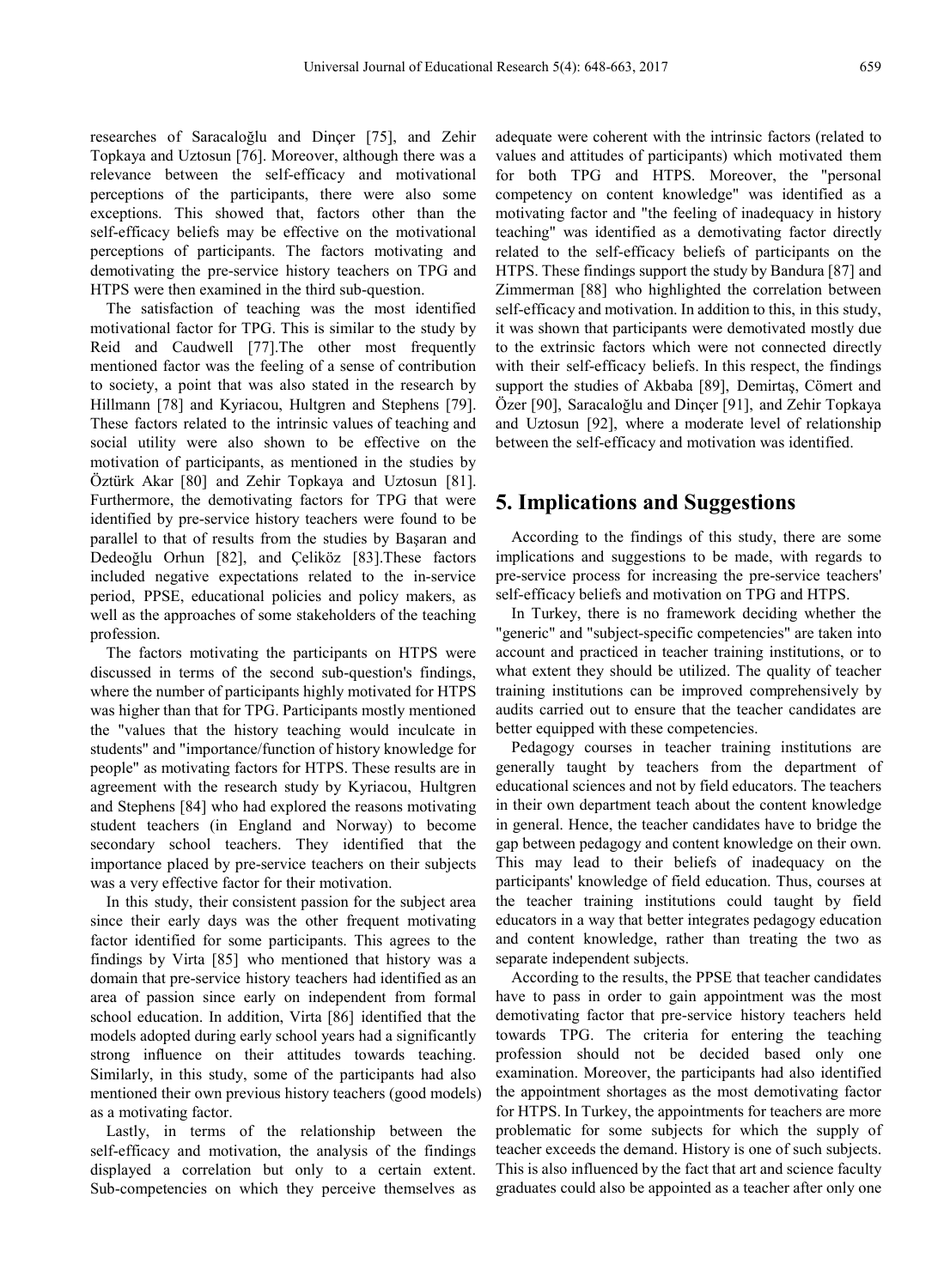year pedagogy education. This leads to a higher teacher supply in the fields of secondary education and the pre-service teachers in these specialized teaching programs felt that their education was not worth as much. Hence, the policies concerning teacher appointments should be reviewed in light of this.

As the demotivating factors for TPG, the negative in-service expectations were identified by the participants frequently. To eliminate them, opportunities for personal and professional development for teachers should be increased and better managed. In addition, teachers should give more freedom from curriculum restrictions and time shortages for their practicing activities should be addressed. Teachers can also be allowed to be more active in the development of educational policies and processes, such as for the curriculum development process. The number of teaching practice courses in schools can be increased, allowing more interaction between teacher candidates and in-service teachers, during their pre-service period. This may help to reduce some of the impact of the demotivating factors, when they actually join the profession during the in-service period, as they would have gained prior experience through the teaching practice courses.

In Turkey, as like in many other countries, history education was manipulated by the politicians because of its role in growing persona grata. Curriculums and textbooks were shaped according to political agendas. This is another factor that demotivates pre-service teachers on HTPS. Hence, history education should be kept separate from political agendas.

The negative attitude of students towards history courses is another demotivating factor for the participants. To address this, the weekly course hours for history may be increased to allow more time for the effectively teaching of the history curriculum. Through these measures, students may also be guided and encouraged to develop a more positive attitude towards the subject.

## **REFERENCES**

- [1] Council of the European Union, Education & Training 2010 Work Program, Online available from http://www.consilium.europa.eu/uedocs/cms\_data/docs/press data/en/educ/111471.pdf
- [2] J. M. Cooper, A. Alvarado. Preparation, Recruitment and Retention of Teachers: Education Policy Series, UNESCO, Paris, 2006.
- [3] OECD (The Organisation for Economic Co-operation and Development). Teachers Matter: Attracting, Developing and Retaining Effective Teachers, 2005, Online available from https://www.oecd.org/edu/school/34990905.pdf
- [4] M. Tschannen-Moran, A. Woolfolk Hoy. Teacher efficacy: Capturing an elusive construct, Teaching and Teacher Education, 17, 783-805, 2001.
- [5] Bandura. Self-efficacy. In V. S. Ramachaudran (Ed.) Encyclopedia of Human Behavior (pp. 71-81), Academic Press, New York, 1994.
- [6] R.M. Ryan, E. L.Deci. Intrinsic and extrinsic motivations: Classic definitions and new directions, Contemporary Educational Psychology, 25, 54–67, 2000.
- [7] P. W. Richardson, H. M. G. Watt. Why people choose teaching as a career: An expectancy-value approach to understanding teacher motivation. In P. W. Richardson, S. A. Karabenick, H. M. G. Watt (Eds.), Teacher Motivation: Theory and Practice (pp. 3-19), Routledge, New York, 2014.
- [8] D. H. Schunk. Self-efficacy and academic motivation, Educational Psychologist, 26, 207-231, 1991.
- [9] A. Bandura. Self-efficacy: Toward a unifying theory of behavioral change. Psychological Review, 84(2), 191-215, 1977.
- [10] D. Pendergast, S. Garvis, J. Keogh. Pre-service student-teacher self-efficacy beliefs: An insight into the making of teachers, Australian Journal of Teacher Education, 36(12), 46-58, 2011.
- [11] M. Tschannen-Moran, A. Woolfolk Hoy. Teacher efficacy: Capturing an elusive construct, Teaching and Teacher Education, 17, 783-805, 2001.
- [12] J. M. Cooper, A. Alvarado. Preparation, Recruitment and Retention of Teachers: Education Policy Series, UNESCO, Paris, 2006.
- [13] OECD (The Organization for Economic Co-operation and Development). Teachers Matter: Attracting, Developing and Retaining Effective Teachers, 2005, Online available from https://www.oecd.org/edu/school/34990905.pdf
- [14] J. M. Cooper, A. Alvarado. Preparation, Recruitment and Retention of Teachers: Education Policy Series, UNESCO, Paris, 2006.
- [15] P. E. Goldberg, K. M. Proctor. Teacher Voices: A Survey on Teacher Recruitment and Retention, Scholastic Inc. and The Council of Chief State School Officers (CCSSO), Washington, DC, 2000.
- [16] C. M. Guarino, L. Santibanez, G. A. Daley. Teacher recruitment and retention: A review of the recent empirical literature, Review of Educational Research, 76, 173–208. 2006.
- [17] S. Loeb, J. Myung. Economic approaches to teacher recruitment and retention. In B. McGaw, P. Peterson, E. Baker (Eds.), International Encyclopedia of Education(pp.473-480), 2010.
- [18] C. Alemdağ, E. Öncü, A. K. Yılmaz. Beden eğitimi öğretmeni adaylarının akademik motivasyon ve akademik öz-yeterlikleri. Spor Bilimleri Dergisi-Hacettepe Journal of Sport Sciences, 25(1), 23–35, 2014.
- [19] H. Ateş, A. Saylan. Investigation of pre-service science teachers' academic self-efficacy and academic motivation toward biology, International Journal of Higher Education, 4(3), 90-103, 2015.
- [20] G. Külekçi. A study on pre-service English teachers' self-efficacy beliefs depending on some variables, International Online Journal of Educational Sciences,3(1), 245-260, 2011.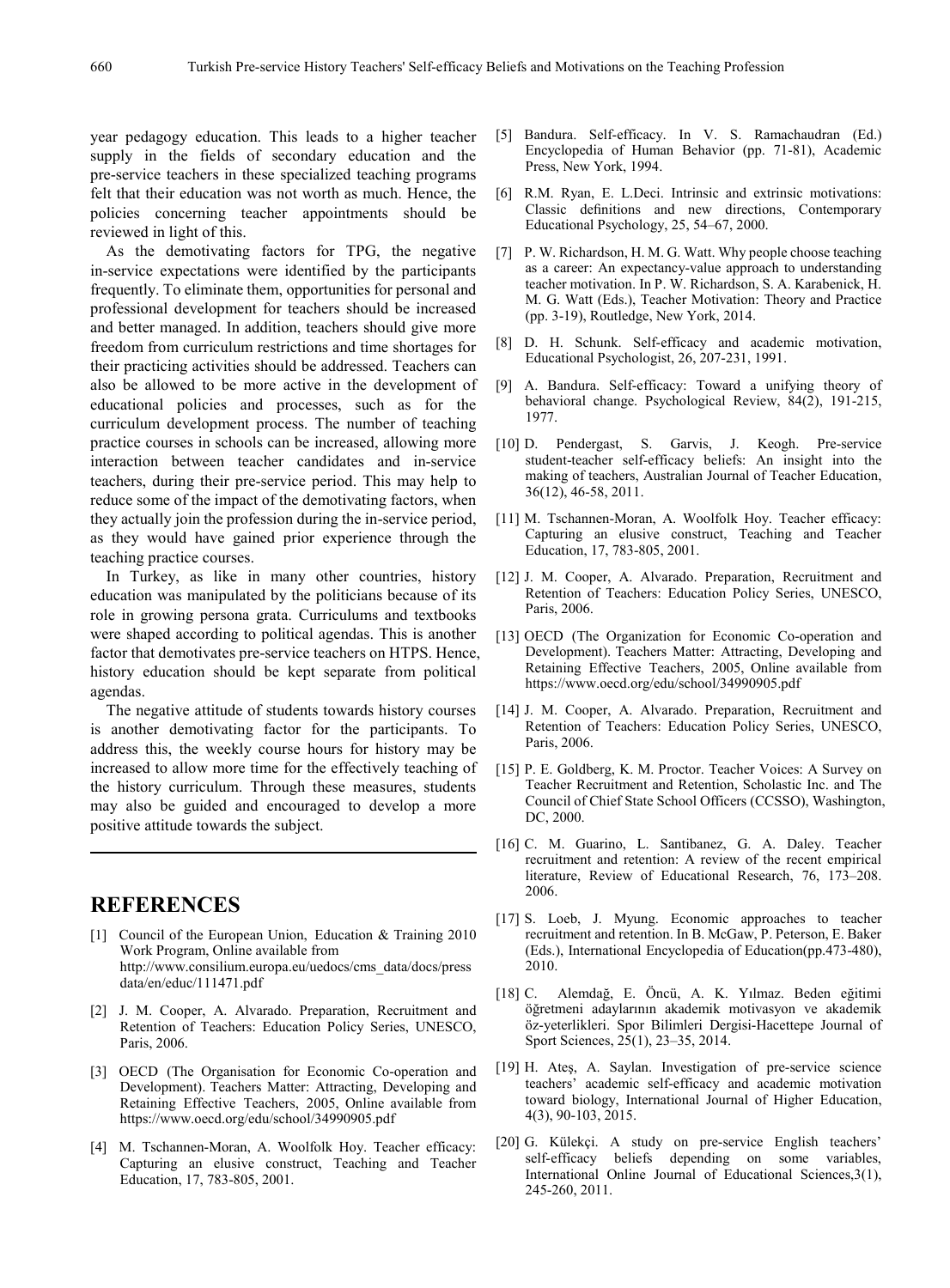- [21] C. Meinhardt, T. Rabe, O. Krey. Pre-service teachers' self-efficacy beliefs for teaching physics. In L. Avraamidou, M. Michelini (Eds.), ESERA e- book Strand 13: Pre-service science teacher education (pp. 244-250), 2013.
- [22] F. Önen, G. Muşlu Kaygısız. Prospective science teachers' self-efficacy beliefs about teaching science between 6-8 terms and the opinions on these beliefs, Educational Sciences: Theory and Practice, 13(4), 2435-2453, 2013.
- [23] N. Akkuzu, H. Akçay. Examination of the self-efficacy beliefs of prospective chemistry teachers in terms of different variables (The sample of Dokuz Eylül University), Educational Sciences: Theory & Practice, 12(3), 2208-2216, 2012.
- [24] C.M. Aurah, T. J.McConnell. Comparative study on pre-service science teachers' self-efficacy beliefs of teaching in Kenya and the United States of America; USA, American Journal of Educational Research, 2(4), 233-239, 2014.
- [25] H. Demirtaş, M. Cömert, N. Özer. Öğretmen adaylarının öz-yeterlik inançları ve öğretmenlik mesleğine ilişkin tutumları. Education and Science, 36 (159), 96-111, 2011.
- [26] G. Külekçi. A study on pre-service English teachers' self-efficacy beliefs depending on some variables, International Online Journal of Educational Sciences, 3(1), 245-260, 2011.
- [27] D. Pendergast, S. Garvis, J. Keogh. Pre-service student-teacher self-efficacy beliefs: An insight into the making of teachers, Australian Journal of Teacher Education, 36(12), 46-58, 2011.
- [28] A.E. Woolfolk, W. K. Hoy. Prospective teachers' sense of efficacy and beliefs about control, Journal of Educational Psychology, 82(1), 81-91, 1990.
- [29] A. Woolfolk Hoy, R. Burke Spero. Changes in teacher efficacy during the early years of teaching: A comparison of four measures, Teaching and Teacher Education, 21, 343–356, 2005.
- [30] M. Başaran, B. Dedeoğlu Orhun. Öğretmen adaylarının mesleğe ilişkin motivasyonlarını etkileyen faktörler. İnönü Üniversitesi Eğitim Fakültesi Dergisi, 14(3), 129-151, 2013.
- [31] N. Çeliköz. Basic factors that affect general academic motivation levels of candidate preschool teachers. Procedia Social and Behavioral Sciences, 1, 1357-1365, 2009.
- [32] H. Demirtaş, M. Cömert, N. Özer. Öğretmen adaylarının öz-yeterlik inançları ve öğretmenlik mesleğine ilişkin tutumları. Education and Science, 36 (159), 96-111, 2011.
- [33] R. M. Klassen, S. Al-Dhafrib,W. Hannoka, S. M.Bettsa. Investigating pre-service teacher motivation across cultures using the teachers' ten statements test, Teaching and Teacher Education, 27(3), 579–588, 2011.
- [34] M., K. Spear. Gould, B. Lee. Who would be A Teacher? A Review of Factors Motivating and Demotivating Prospective and Practicing Teachers, National Foundation for Educational Research, Slough, 2000. Online available from https://www.nfer.ac.uk/publications/91003/91003.pdf
- [35] E. Zehir Topkaya, M.S. Uztosun. Choosing teaching as a career: Motivations of pre-service English teachers in Turkey, Journal of Language Teaching and Research, 3 (1), 126-134, 2012.
- [36] K. Yüce, E. Y. Şahin, Ö. Koçer, F. Kana. Motivations for choosing teaching as a career: A perspective of pre-service teachers from a Turkish context, Asia Pacific Educational Review, 14, 295–306, 2013.
- [37] B. Akbaba. The attitudes of pre-service social studies teachers' towards teaching profession and their self-efficacy about using instruction materials. Mevlana International Journal of Education (MIJE), 3(2), 157-169, 2013.
- [38] C. Alemdağ, E. Öncü, A. K. Yılmaz. Beden eğitimi öğretmeni adaylarının akademik motivasyon ve akademik öz-yeterlikleri. Spor Bilimleri Dergisi-Hacettepe Journal of Sport Sciences, 25(1), 23–35, 2014.
- [39] H. Ateş, A. Saylan. Investigation of pre-service science teachers' academic self-efficacy and academic motivation toward biology, International Journal of Higher Education, 4(3), 90-103, 2015.
- [40] H. Demirtaş, M. Cömert, N. Özer. Öğretmen adaylarının öz-yeterlik inançları ve öğretmenlik mesleğine ilişkin tutumları. Education and Science, 36 (159), 96-111, 2011.
- [41] H. Bembenutty. Pre-service teachers' motivational beliefs and self-regulated learning. Paper presented at the annual meeting of the American Educational Research Association, Chicago, 2007.
- [42] S. Saracaloğlu, B. Dinçer. A study on correlation between self-efficacy and academic motivation of prospective teacher, Procedia Social and Behavioral Science,1, 320–325, 2009.
- [43] MNEGDTT (Ministry of National Education General Directorate of Teacher Training), Generic Teacher Competencies, 2006, Online available from http://otmg.meb. gov.tr/belgeler/otmg/Generic\_Teacher\_Competencies.pdf
- [44] MNEGDTT (Ministry of National Education General Directorate of Teacher Training), Generic Teacher Competencies, 2006, Online available from http://otmg.meb.gov.tr/belgeler/otmg/Generic\_Teacher\_Com petencies.pdf
- [45] MNEGDTT (Ministry of National Education General Directorate of Teacher Training), Generic Teacher Competencies, 2006, Online available from http://otmg.meb.gov.tr/belgeler/otmg/Generic\_Teacher\_Com petencies.pdf
- [46] Ü. Candeğer. Tarih öğretmeni özel alan yeterliklerinin hazırlanması. Turkish History Education Journal*,* 4(1), 177-194, 2015.
- [47] MNEGDTT (Ministry of National Education General Directorate of Teacher Training), Tarih Öğretmeni Özel Alan Yeterlikleri, 2011, Online available from http://otmg.meb.gov.tr/alan\_tarih\_ortaogretim.html.
- [48] MNEGDTT (Ministry of National Education General Directorate of Teacher Training), Tarih Öğretmeni Özel Alan Yeterlikleri, 2011, Online available from http://otmg.meb.gov.tr/alan\_tarih\_ortaogretim.html.
- [49] F J. Fowler, Cosenza, J. C. Writing effective survey questions. In E. D. De Leeuw, J. J. Hox , D. A. Dillman (Eds.), The International Handbook of Survey Methodology (pp. 136-160), Lawrence Erlbaum, Mahwah, NJ, 2008.
- [50] J.J. Hox, De Leeuw, E.D., Dillman, D.A. 2008. The Cornerstones of Survey, In E. D. De Leeuw, J. J. Hox , D. A.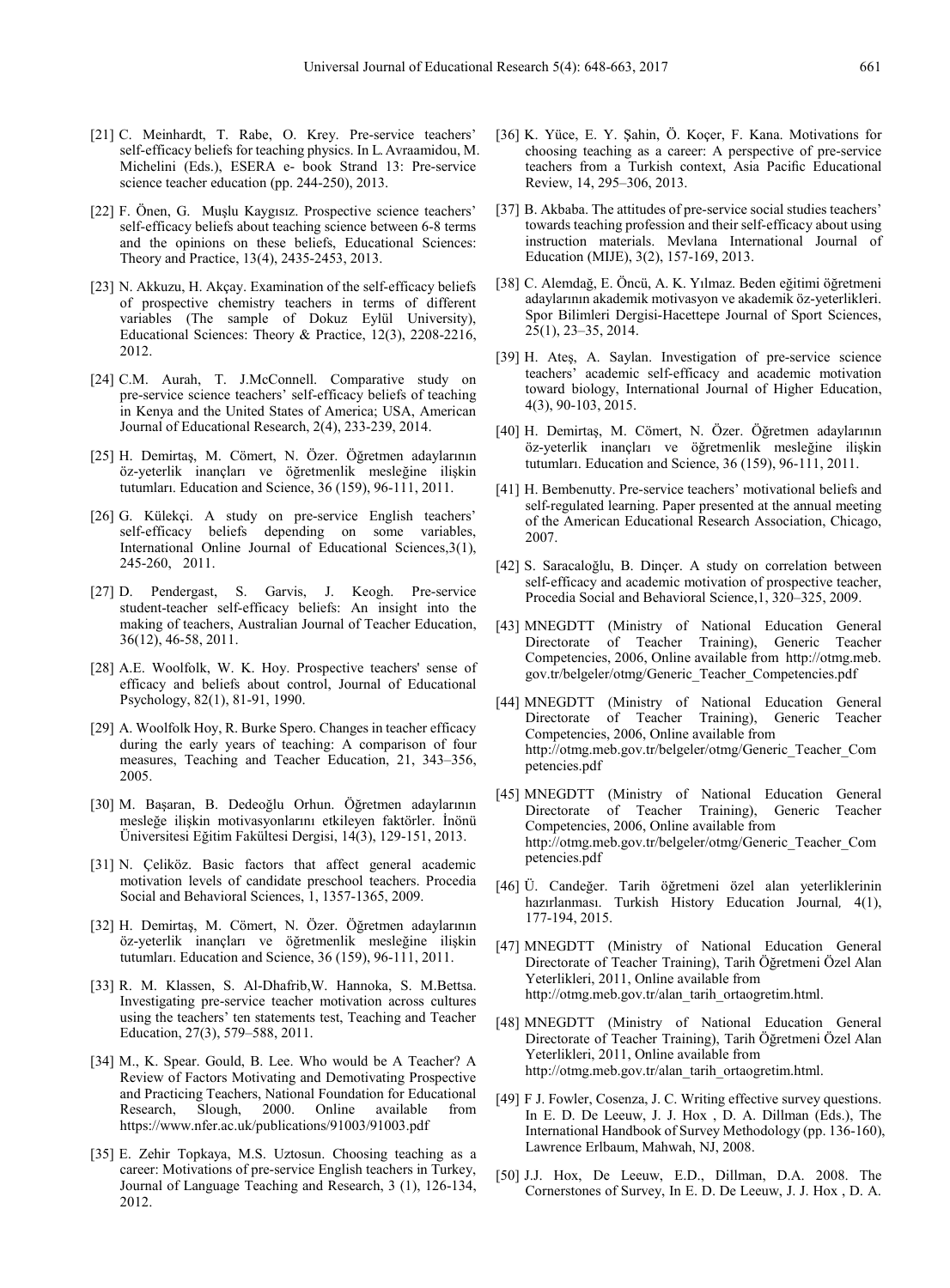Dillman (Eds.), The International Handbook of Survey Methodology (pp.1-18), Lawrence Erlbaum, Mahwah, NJ, 2008.

- [51] J. W. Creswell. Research Design: Qualitative, Quantitative and Mix Methods Approaches, Sage, California, 2003.
- [52] J. W. Creswell. Research Design: Qualitative, Quantitative and Mix Methods Approaches, Sage, California, 2003.
- [53] L. M. Given (Ed.). The SAGE Encyclopedia of Qualitative Research Methods, Sage, California, 2008.
- [54] A. Yıldırım, H. Şimşek. Sosyal Bilimlerde Nitel AraştırmaYöntemleri. Seçkin, Ankara, 2006.
- [55] Ş. Büyüköztürk, E. Kılıç Çakmak, Ö. E. Akgün, Ş. Karadeniz, F. Demirel. Bilimsel Araştırma Teknikleri, Pegem, Ankara. 2008.
- [56] C.M. Aurah, T. J.McConnell. Comparative study on pre-service science teachers' self-efficacy beliefs of teaching in Kenya and the United States of America; USA, American Journal of Educational Research, 2(4), 233-239, 2014.
- [57] C.H. Denham, J.J. Michael. Teacher sense of efficacy: A definition of the construct and a model for further research, Educational Research Quarterly, 5, 39-63, 1981.
- [58] D. Pendergast, S. Garvis, J. Keogh. Pre-service student-teacher self-efficacy beliefs: An insight into the making of teachers, Australian Journal of Teacher Education, 36(12), 46-58, 2011.
- [59] L. A. Smolleck, A. M. Mongan. Changes in pre-service teachers' self-efficacy: From science methods to student teaching, Journal of Educational and Developmental Psychology, 1(1), 133-145, 2011.
- [60] H. Kim, Y. Cho. Pre-service teachers' motivation, teacher efficacy, and expectation of reality shock, Asia-pacific Journal of Teacher Education, 42(1), 67-81, 2014.
- [61] J. J. Watters, I. S. Ginns. Developing motivation to teach elementary science: Effect of collaborative and authentic learning practices in pre-service education, Journal of Science Teacher Education, 11(4), 277-313, 2000.
- [62] S. Kvale. Interviews: An Introduction to Qualitative Research Interviewing, Sage, London, 1996.
- [63] M. O. Patton. Qualitative Evaluation and Research Methods, Sage, California, 1990.
- [64] N. Karasar. Bilimsel Araştırma Yöntemi*.* Nobel Yayın Dağıtım, Ankara, 2007.
- [65] H.J. Rubin, I.S. Rubin. Qualitative Interviewing: The Art of Hearing Data, Sage, London, 1995.
- [66] G. Külekçi. A study on pre-service English teachers' self-efficacy beliefs depending on some variables, International Online Journal of Educational Sciences,3(1), 245-260, 2011.
- [67] R. Kahramanoğlu, Y. Ay. Sınıf öğretmeni adaylarının özel alan yeterlik algılarının çeşitli değişkenler açısından analizi, International Journal of Turkish Literature Culture Education, 2(2), 285-301, 2013.
- [68] G. Külekçi. A study on pre-service English teachers'

self-efficacy beliefs depending on some variables, International Online Journal of Educational Sciences,3(1), 245-260, 2011.

- [69] S. Saracaloğlu, B. Dinçer. A study on correlation between self-efficacy and academic motivation of prospective teacher, Procedia Social and Behavioral Science,1, 320–325, 2009.
- [70] Yeşilyurt, E. Öğretmen adaylarının öğretmen özyeterlik algıları, Elektronik Sosyal Bilimler Dergisi, 12 (45), 88-104, 2013.
- [71] F. Önen, G. Muşlu Kaygısız. Prospective science teachers' self-efficacy beliefs about teaching science between 6-8 terms and the opinions on these beliefs, Educational Sciences: Theory and Practice, 13(4), 2435-2453, 2013.
- [72] B. Özer, İ. Gelen. Öğretmenlik mesleği genel yeterliklerine sahip olma düzeyleri hakkında öğretmen adayları ve öğretmenlerin görüşlerinin değerlendirilmesi, Mustafa Kemal University Journal of Social Sciences Institute, 5(9), 39-55, 2008.
- [73] B. Akbaba. The attitudes of pre-service social studies teachers' towards teaching profession and their self-efficacy about using instruction materials. Mevlana International Journal of Education (MIJE), 3(2), 157-169, 2013.
- [74] E. Zehir Topkaya, M.S. Uztosun. Choosing teaching as a career: Motivations of pre-service English teachers in Turkey, Journal of Language Teaching and Research, 3 (1), 126-134, 2012.
- [75] S. Saracaloğlu, B. Dinçer. A study on correlation between self-efficacy and academic motivation of prospective teacher, Procedia Social and Behavioral Science,1, 320–325, 2009.
- [76] E. Zehir Topkaya, M.S. Uztosun. Choosing teaching as a career: Motivations of pre-service English teachers in Turkey, Journal of Language Teaching and Research, 3 (1), 126-134, 2012.
- [77] I. Reid, J. Caudwell. Why did secondary PGCE students choose teaching as a career, Research in Education*,* 58, 46, 1997.
- [78] J. Hillmann. Undergraduate perceptions of teaching as a career. In National Commission on Education: Insights into Education and Training, Paul Hamlyn Foundation, Heinemann, London, 1994.
- [79] C. Kyriacou, A. Hultgren, P. Stephens. Student teachers' motivation to become a secondary school teacher in England and Norway, Teacher Development, 3(3), 373-381, 1999.
- [80] E. Özturk Akar. Motivations of Turkish pre-service teachers to choose teaching as a career, Australian Journal of Teacher Education, 37(10), 66-84, 2012.
- [81] E. Zehir Topkaya, M.S. Uztosun. Choosing teaching as a career: Motivations of pre-service English teachers in Turkey, Journal of Language Teaching and Research, 3 (1), 126-134, 2012.
- [82] M. Başaran, B. Dedeoğlu Orhun. Öğretmen adaylarının mesleğe ilişkin motivasyonlarını etkileyen faktörler. İnönü Üniversitesi Eğitim Fakültesi Dergisi, 14(3), 129-151, 2013.
- [83] N. Çeliköz. Basic factors that affect general academic motivation levels of candidate preschool teachers. Procedia Social and Behavioral Sciences, 1, 1357-1365, 2009.